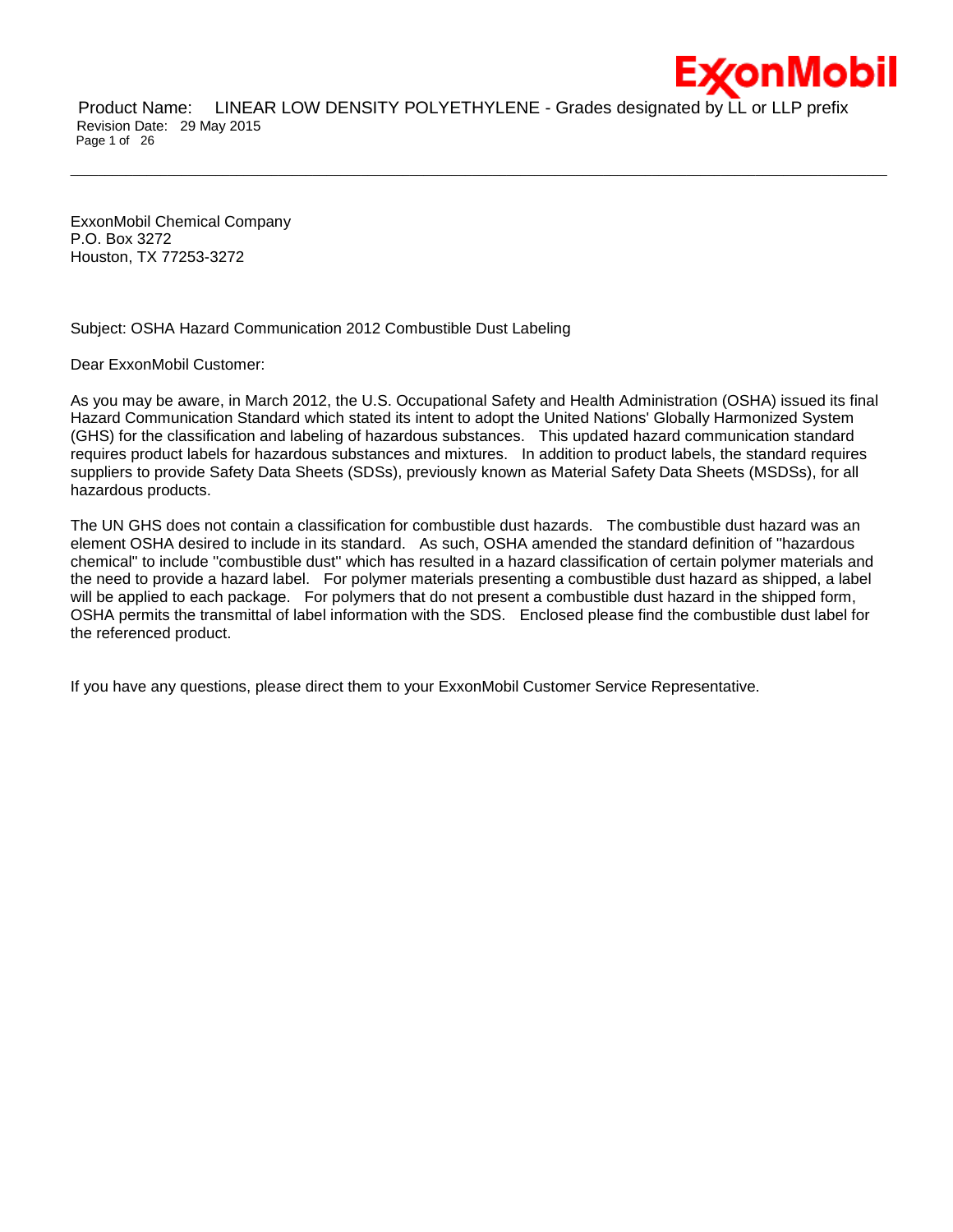

Product Name: LINEAR LOW DENSITY POLYETHYLENE - Grades designated by LL or LLP prefix Revision Date: 29 May 2015 Page 2 of 26

\_\_\_\_\_\_\_\_\_\_\_\_\_\_\_\_\_\_\_\_\_\_\_\_\_\_\_\_\_\_\_\_\_\_\_\_\_\_\_\_\_\_\_\_\_\_\_\_\_\_\_\_\_\_\_\_\_\_\_\_\_\_\_\_\_\_\_\_\_\_\_\_\_\_\_\_\_\_\_\_\_\_\_\_\_\_\_\_\_\_\_\_\_\_\_\_\_\_\_\_\_\_\_\_\_\_\_\_\_\_\_\_\_\_\_\_\_\_ Please find below an OSHA HazCom 2012 label for LINEAR LOW DENSITY POLYETHYLENE - for combustible dust hazard.

# **LINEAR LOW DENSITY POLYETHYLENE - Grades designated by LL or LLP prefix**

# **EXXONMOBIL CHEMICAL COMPANY**

Chemicals PS&RA – SDSs Mail Code: N1.1A.505 P.O. BOX 3272 HOUSTON, TX. 77253-3272 USA

**24 Hour Health Emergency** (800) 726-2015 **Product Technical Information** (832) 624-8500 **Supplier General Contact** (832) 624-8500

**Transportation Emergency Phone** (800) 424-9300 or (703) 527-3887 CHEMTREC

**Warning**

**May form combustible dust concentrations in air**

**Dust clouds are explosive Product is a static accumulator Avoid heat, sparks, open flame Earth wherever possible**

**For more information, see Safety Data Sheet**

**For further information on this product, See maunufacturer's data sheet**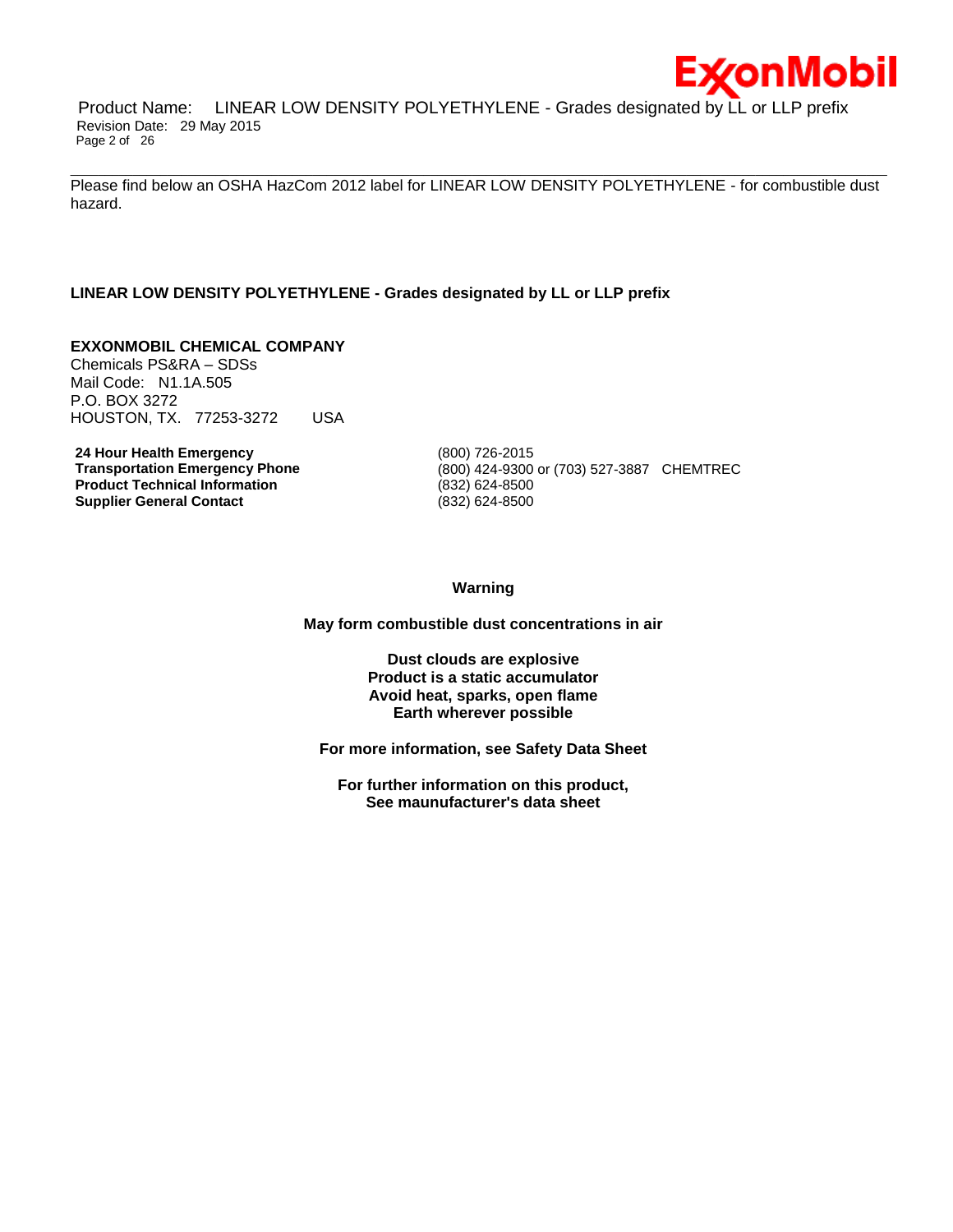

Product Name: LINEAR LOW DENSITY POLYETHYLENE - Grades designated by LL or LLP prefix Revision Date: 29 May 2015 Page 3 of 26

# **SAFETY DATA SHEET**

\_\_\_\_\_\_\_\_\_\_\_\_\_\_\_\_\_\_\_\_\_\_\_\_\_\_\_\_\_\_\_\_\_\_\_\_\_\_\_\_\_\_\_\_\_\_\_\_\_\_\_\_\_\_\_\_\_\_\_\_\_\_\_\_\_\_\_\_\_\_\_\_\_\_\_\_\_\_\_\_\_\_\_\_\_\_\_\_\_\_\_\_\_\_\_\_\_\_\_\_\_\_\_\_\_\_\_\_\_\_\_\_\_\_\_\_\_\_

**SECTION 1 PRODUCT AND COMPANY IDENTIFICATION**

# **PRODUCT**

**Product Name: LINEAR LOW DENSITY POLYETHYLENE - Grades designated by LL or LLP prefix Product Description:** LLDPE without polymer processing aid, see Section 16 for applicable grades.

**Intended Use:** Coatings, Extrusion and moulding, Film blowing

# **COMPANY IDENTIFICATION**

**Supplier: EXXONMOBIL CHEMICAL COMPANY** Chemicals PS&RA – SDSs Mail Code: N1.1A.505 P.O. BOX 3272 HOUSTON, TX. 77253-3272 USA **24 Hour Health Emergency** (800) 726-2015 **Transportation Emergency Phone** (800) 424-9300 or (703) 527-3887 CHEMTREC **Product Technical Information** (832) 624-8500 **Supplier General Contact** (832) 624-8500

**SECTION 2 HAZARDS IDENTIFICATION**

This material is hazardous according to regulatory guidelines (see (M)SDS Section 15).

# **CLASSIFICATION:**

Combustible Dust

# **Hazard Statements:**

May form combustible dust concentrations in air.

# **Other hazard information:**

**HAZARD NOT OTHERWISE CLASSIFIED (HNOC):** None as defined under 29 CFR 1910.1200.

# **PHYSICAL / CHEMICAL HAZARDS**

WARNING: May form combustible dust concentrations in air (during processing/handling). Material can accumulate static charges which may cause an ignition. Spilled pellets present a slipping hazard on hard surfaces. Contact with hot material can cause thermal burns which may result in permanent damage.

### **HEALTH HAZARDS**

If dust is generated, it could scratch the eyes and cause minor irritation to the respiratory tract. When heated, the vapors/fumes given off may cause respiratory tract irritation.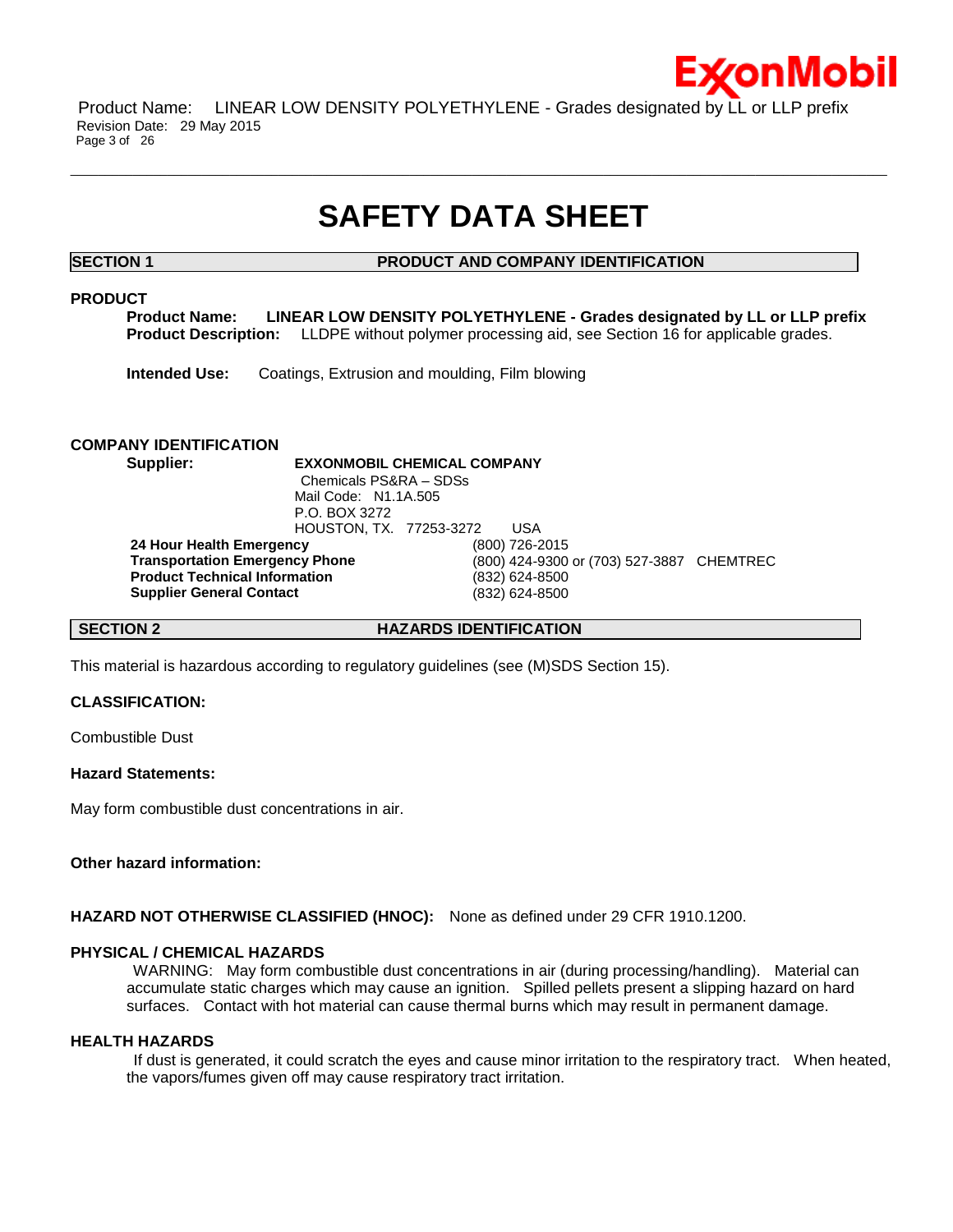

Product Name: LINEAR LOW DENSITY POLYETHYLENE - Grades designated by LL or LLP prefix Revision Date: 29 May 2015 Page 4 of 26

\_\_\_\_\_\_\_\_\_\_\_\_\_\_\_\_\_\_\_\_\_\_\_\_\_\_\_\_\_\_\_\_\_\_\_\_\_\_\_\_\_\_\_\_\_\_\_\_\_\_\_\_\_\_\_\_\_\_\_\_\_\_\_\_\_\_\_\_\_\_\_\_\_\_\_\_\_\_\_\_\_\_\_\_\_\_\_\_\_\_\_\_\_\_\_\_\_\_\_\_\_\_\_\_\_\_\_\_\_\_\_\_\_\_\_\_\_\_

### **ENVIRONMENTAL HAZARDS**

No significant hazards.

| <b>NFPA Hazard ID:</b> | Health: | Flammability: 1 | Reactivity: 0 |  |
|------------------------|---------|-----------------|---------------|--|
| <b>HMIS Hazard ID:</b> | Health: | Flammability: 1 | Reactivity: 0 |  |

# **SECTION 3 COMPOSITION / INFORMATION ON INGREDIENTS**

This material is defined as a mixture.

# **Hazardous Substance(s) or Complex Substance(s) required for disclosure**

| Name                     | CAS# | Concentration* | <b>GHS Hazard Codes</b> |
|--------------------------|------|----------------|-------------------------|
| <b>IACID NEUTRALIZER</b> |      | $< 0.25\%$     | $H400(M$ factor 1),     |
|                          |      |                | $H410(M$ factor 1)      |
| <b>JANTIOXIDANT</b>      |      | $< 0.25\%$     | H317, H400(M factor 1), |
|                          |      |                | $H410(M$ factor 1)      |
| <b>IUV STABILIZER</b>    |      | $< 1\%$        | H315, H318, H332,       |
|                          |      |                | H401, H411              |

\* All concentrations are percent by weight unless material is a gas. Gas concentrations are in percent by volume.

NOTE: The product may contain varying levels of additives such as slip and antiblocking agents, antioxidants and stabilizers.

As per paragraph (i) of 29 CFR 1910.1200, formulation is considered a trade secret and specific chemical identity and exact percentage (concentration) of composition may have been withheld. Specific chemical identity and exact percentage composition will be provided to health professionals, employees, or designated representatives in accordance with applicable provisions of paragraph (i).

### **SECTION 4 FIRST AID MEASURES**

# **INHALATION**

At ambient/normal handling temperatures, no adverse effects due to inhalation of dust are expected. In case of adverse exposure to vapors and / or aerosols formed at elevated temperatures, immediately remove the affected victim from exposure. Administer artificial respiration if breathing is stopped. Keep at rest.

# **SKIN CONTACT**

Wash contact areas with soap and water. For hot product: Immediately immerse in or flush affected area with large amounts of cold water to dissipate heat. Cover with clean cotton sheeting or gauze and get prompt medical attention.

# **EYE CONTACT**

Flush thoroughly with water for at least 15 minutes. Get medical assistance.

# **INGESTION**

No adverse effects due to ingestion are expected.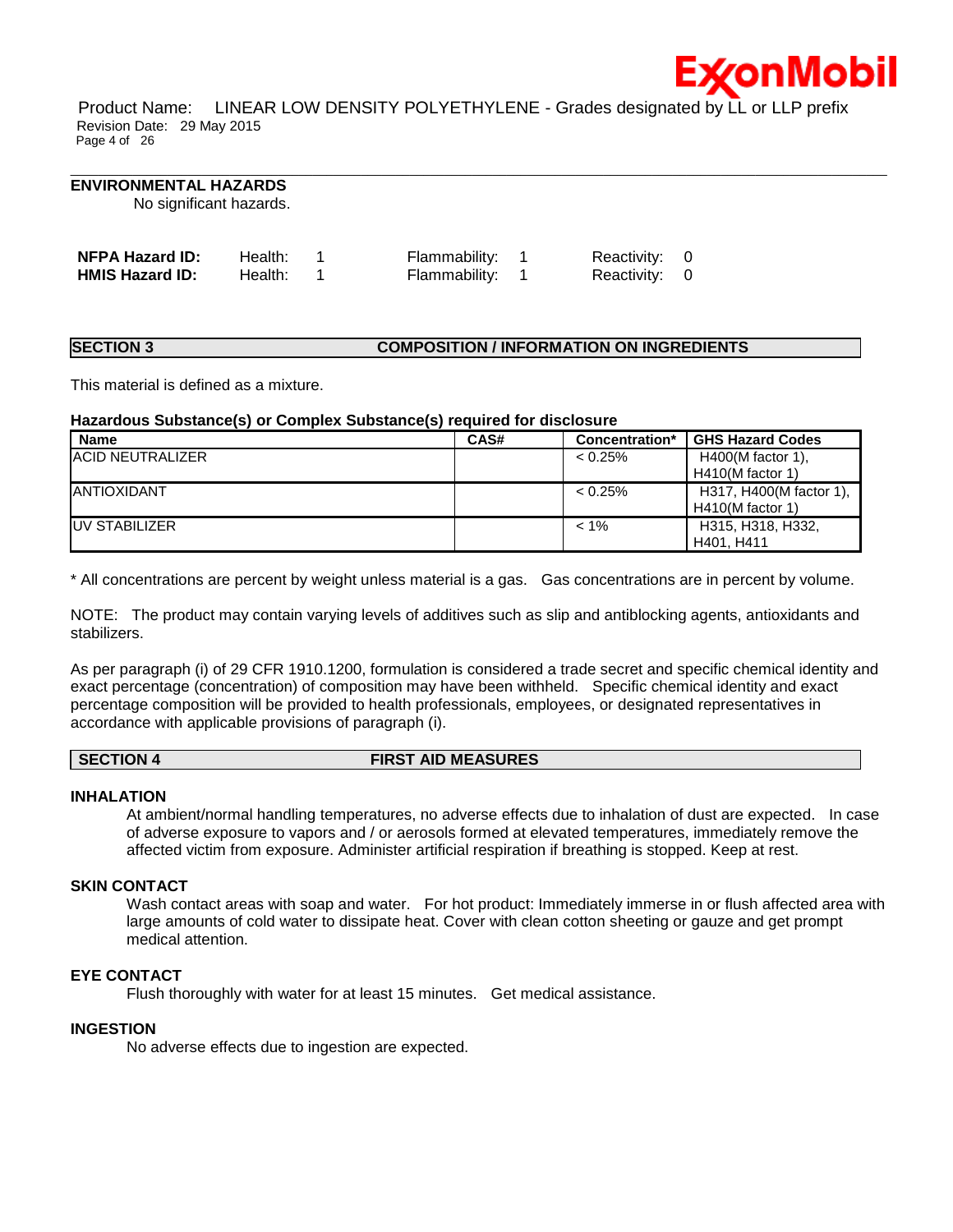

Product Name: LINEAR LOW DENSITY POLYETHYLENE - Grades designated by LL or LLP prefix Revision Date: 29 May 2015 Page 5 of 26

# **SECTION 5 FIRE FIGHTING MEASURES**

\_\_\_\_\_\_\_\_\_\_\_\_\_\_\_\_\_\_\_\_\_\_\_\_\_\_\_\_\_\_\_\_\_\_\_\_\_\_\_\_\_\_\_\_\_\_\_\_\_\_\_\_\_\_\_\_\_\_\_\_\_\_\_\_\_\_\_\_\_\_\_\_\_\_\_\_\_\_\_\_\_\_\_\_\_\_\_\_\_\_\_\_\_\_\_\_\_\_\_\_\_\_\_\_\_\_\_\_\_\_\_\_\_\_\_\_\_\_

# **EXTINGUISHING MEDIA**

**Appropriate Extinguishing Media:** Use water fog, foam, dry chemical or carbon dioxide (CO2) to extinguish flames.

**Inappropriate Extinguishing Media:** Straight Streams of Water

### **FIRE FIGHTING**

**Fire Fighting Instructions:** Assure an extended cooling down period to prevent re-ignition. Evacuate area. Prevent runoff from fire control or dilution from entering streams, sewers, or drinking water supply. Firefighters should use standard protective equipment and in enclosed spaces, self-contained breathing apparatus (SCBA). Use water spray to cool fire exposed surfaces and to protect personnel.

**Unusual Fire Hazards:** Explosion: Avoid generating dust; fine dust dispersed in air in sufficient concentration and in the presence of an ignition source is a potential dust explosion hazard.

**Hazardous Combustion Products:** Oxides of carbon, Incomplete combustion products, Smoke, Fume, Flammable hydrocarbons

# **FLAMMABILITY PROPERTIES**

**Flash Point [Method]:** N/A **Flammable Limits (Approximate volume % in air):** LEL: N/D UEL: N/D **Autoignition Temperature:** N/A

## **SECTION 6 ACCIDENTAL RELEASE MEASURES**

### **NOTIFICATION PROCEDURES**

In the event of a spill or accidental release, notify relevant authorities in accordance with all applicable regulations. US regulations require reporting releases of this material to the environment which exceed the applicable reportable quantity or oil spills which could reach any waterway including intermittent dry creeks. The National Response Center can be reached at (800)424-8802.

### **PROTECTIVE MEASURES**

Avoid contact with spilled material. Dust Deposits should not be allowed to accumulate on surfaces, as these may form an explosive mixture if they are released into the atmosphere in sufficient concentration. Avoid dispersal of dust in the air (for example, clearing dust surfaces with compressed air). Prevent dust exposure to ignition sources. For example, use non-sparking tools and prohibit smoking, flares, sparks or flames in immediate area. See Section 5 for fire fighting information. See the Hazard Identification Section for Significant Hazards. See Section 4 for First Aid Advice. See Section 8 for advice on the minimum requirements for personal protective equipment. Additional protective measures may be necessary, depending on the specific circumstances and/or the expert judgment of the emergency responders.

### **SPILL MANAGEMENT**

**Land Spill:** Spilled pellets present a slipping hazard on hard surfaces. Prevent dust cloud. Small Dry Spills: With clean shovel place material into clean, dry container and cover loosely; move containers from spill area.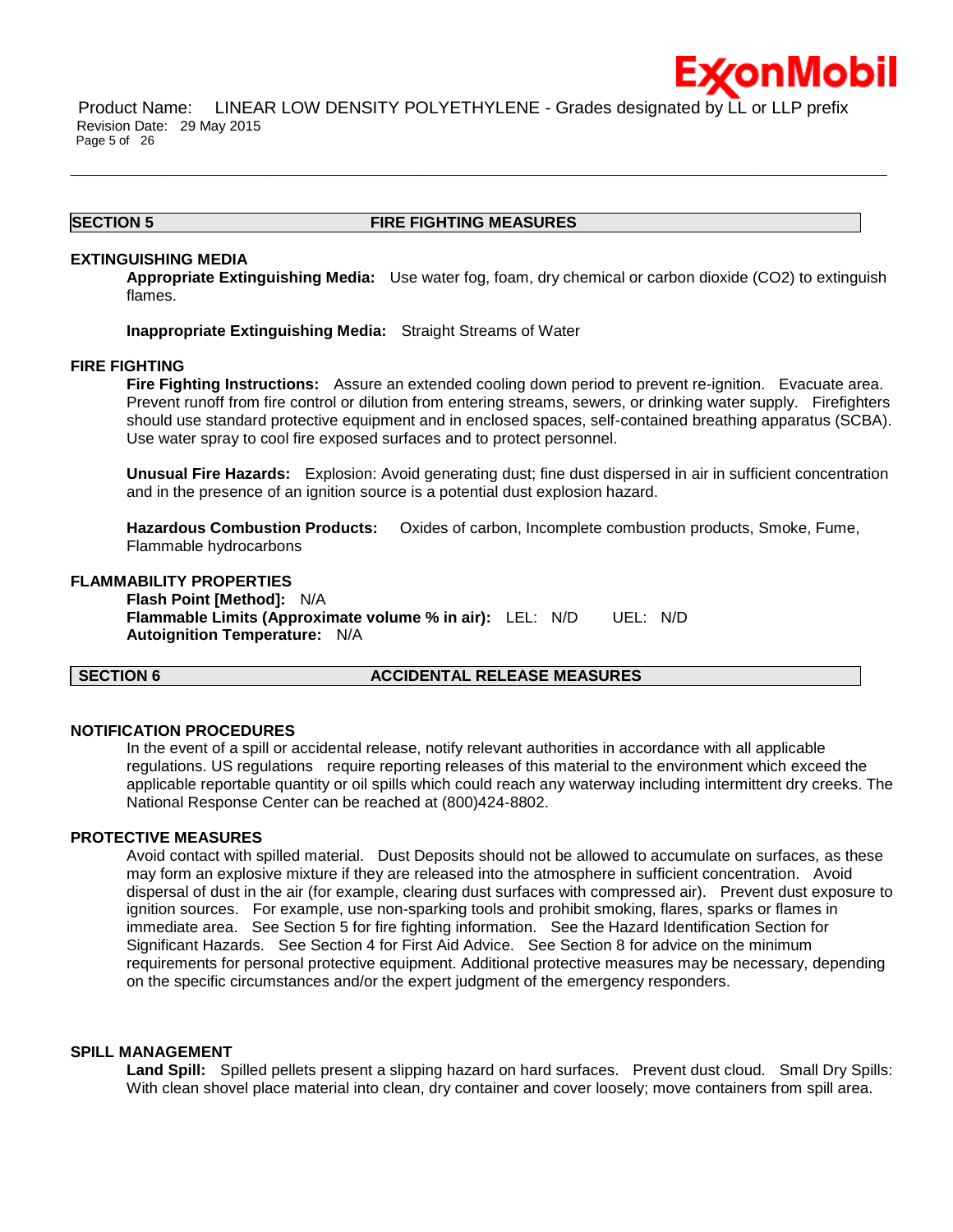

Product Name: LINEAR LOW DENSITY POLYETHYLENE - Grades designated by LL or LLP prefix Revision Date: 29 May 2015 Page 6 of 26

\_\_\_\_\_\_\_\_\_\_\_\_\_\_\_\_\_\_\_\_\_\_\_\_\_\_\_\_\_\_\_\_\_\_\_\_\_\_\_\_\_\_\_\_\_\_\_\_\_\_\_\_\_\_\_\_\_\_\_\_\_\_\_\_\_\_\_\_\_\_\_\_\_\_\_\_\_\_\_\_\_\_\_\_\_\_\_\_\_\_\_\_\_\_\_\_\_\_\_\_\_\_\_\_\_\_\_\_\_\_\_\_\_\_\_\_\_\_

**Water Spill:** Stop leak if you can do it without risk. Confine the spill immediately with booms. Warn other shipping. Skim from surface.

Water spill and land spill recommendations are based on the most likely spill scenario for this material; however, geographic conditions, wind, temperature, (and in the case of a water spill) wave and current direction and speed may greatly influence the appropriate action to be taken. For this reason, local experts should be consulted. Note: Local regulations may prescribe or limit action to be taken.

### **ENVIRONMENTAL PRECAUTIONS**

Prevent entry into waterways, sewers, basements or confined areas. For Large Spills: Cover spill with plastic sheet or tarpaulin to minimize spreading.

### **SECTION 7 HANDLING AND STORAGE**

### **HANDLING**

Minimize dust generation and accumulation. Routine housekeeping should be instituted to ensure that dusts do not accumulate on surfaces. Dust from material can accumulate electrostatic charges due to friction from transfer and mixing operations and cause an electrical spark (ignition source). Provide adequate precautions to ignition sources, such as electrical grounding and bonding, inert atmosphere or non-sparking tools. However, bonding and grounds may not eliminate the hazard for static accumulation. Consult local applicable standards for guidance. Refer to NFPA 654, Standard for the Prevention of Fire and Dust Explosions from the Manufacturing, Processing, and Handling of Combustible Particulate Solids and EN 61241, Electrical Apparatus for Use in the Presence of Combustible Dust for safe handling. Avoid elevated temperatures for prolonged periods of time. Eliminate all ignition sources (no smoking, flares, sparks or flames in immediate area). Prevent small spills and leakage to avoid slip hazard. DO NOT handle, store or open near an open flame, sources of heat or sources of ignition. Protect material from direct sunlight. Care should be taken when storing and handling this product. Apart from the specific nature of the polymer product, conditions such as humidity, sunlight, and temperature have an influence on the way the product behaves during storage and handling. Special attention should be paid to avoid inappropriate stacking of palletized bags or other package units. Indeed, polymer products may be dimensionally unstable under certain conditions. Avoid conditions generating heat during transfer operations.

**Loading/Unloading Temperature:** [Ambient]

**Transport Temperature:** [Ambient] **Transport Pressure:** [Ambient]

**Static Accumulator:** This material is a static accumulator.

# **STORAGE**

The container choice, for example storage vessel, may effect static accumulation and dissipation. Store in a cool, dry place with adequate ventilation. Keep away from incompatible materials, open flames, and high temperatures. Do not store in open or unlabelled containers. **Storage Temperature:** [Ambient] **Storage Pressure:** [Ambient]

**Suitable Containers/Packing:** Bulk Containers; Hopper Cars; Bags; Boxes; Drums; Octatainer; Silos **Suitable Materials and Coatings (Chemical Compatibility):** Aluminum; Polyethylene Bags

### **SECTION 8 EXPOSURE CONTROLS / PERSONAL PROTECTION**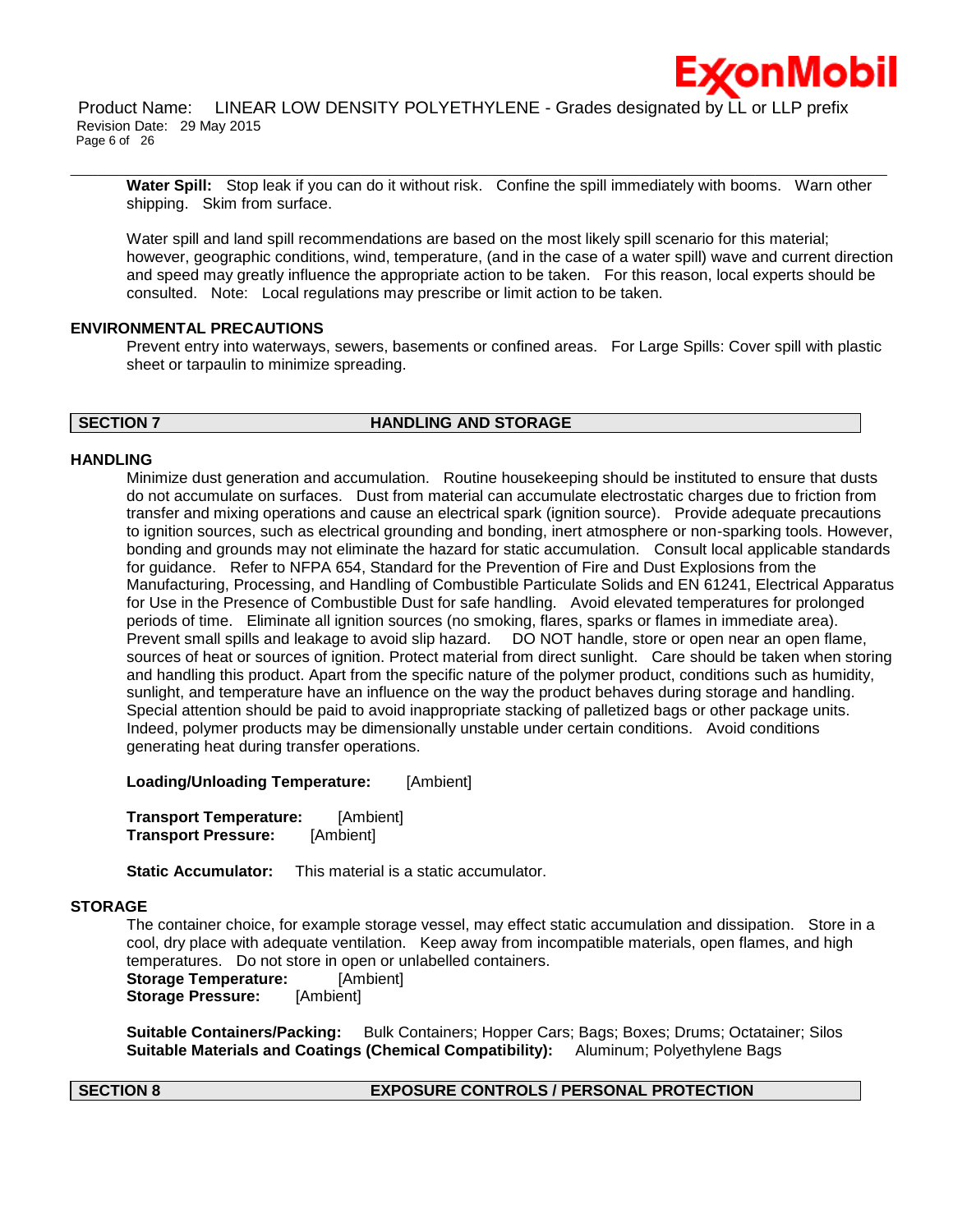

Product Name: LINEAR LOW DENSITY POLYETHYLENE - Grades designated by LL or LLP prefix Revision Date: 29 May 2015 Page 7 of 26

\_\_\_\_\_\_\_\_\_\_\_\_\_\_\_\_\_\_\_\_\_\_\_\_\_\_\_\_\_\_\_\_\_\_\_\_\_\_\_\_\_\_\_\_\_\_\_\_\_\_\_\_\_\_\_\_\_\_\_\_\_\_\_\_\_\_\_\_\_\_\_\_\_\_\_\_\_\_\_\_\_\_\_\_\_\_\_\_\_\_\_\_\_\_\_\_\_\_\_\_\_\_\_\_\_\_\_\_\_\_\_\_\_\_\_\_\_\_

### **EXPOSURE LIMIT VALUES**

### **Exposure limits/standards (Note: Exposure limits are not additive)**

| <b>Substance Name</b>   | <b>Form</b>             | <b>Limit / Standard</b> |                    | <b>NOTE</b> | <b>Source</b>      |
|-------------------------|-------------------------|-------------------------|--------------------|-------------|--------------------|
| <b>ACID NEUTRALIZER</b> | Fume.                   | <b>TWA</b>              | $5 \text{ mg/m}$ 3 | N/A         | OSHA <sub>Z1</sub> |
| ACID NEUTRALIZER        | Respirable<br>fraction. | <b>TWA</b>              | $5 \text{ mg/m}$ 3 | N/A         | OSHA <sub>Z1</sub> |
| <b>ACID NEUTRALIZER</b> | Total dust.             | <b>TWA</b>              | $15 \text{ mg/m}$  | N/A         | OSHA <sub>Z1</sub> |
| ACID NEUTRALIZER        | Respirable<br>fraction. | <b>STEL</b>             | $10 \text{ mg/m}$  | N/A         | <b>ACGIH</b>       |
| ACID NEUTRALIZER        | Respirable<br>fraction. | <b>TWA</b>              | $2 \text{ mg/m}$ 3 | N/A         | <b>ACGIH</b>       |

**Exposure limits/standards for materials that can be formed when handling this product:** For dusty conditions, OSHA recommends for particulates not otherwise regulated an 8-hour TWA of 15 mg/m3 (total dust), 5 mg/m3 (respirable fraction); ACGIH recommends for insoluble and poorly soluble particles not otherwise specified an 8-hour TWA of 10 mg/m3 (inhalable particles), 3 mg/m3 (respirable particles). Product may also contain varying levels of additives, such as slip and antiblocking agents (talc or silica), antioxidants, stabilizers, and corrosion inhibitors. Certain grades may contain cristobalite, a form of crystalline silica, as an additive that is encapsulated in the polymer. Inhaled crystalline silica in an occupational environment is recognized as a known human carcinogen. However, the potential for release of silica to the air when this polymer is handled has been assessed and the encapsulated silica within the polymer is not expected to pose a health hazard when processed under normal conditions of use.

NOTE: Limits/standards shown for guidance only. Follow applicable regulations.

No biological limits allocated.

# **ENGINEERING CONTROLS**

The level of protection and types of controls necessary will vary depending upon potential exposure conditions. Control measures to consider:

Adequate ventilation should be provided so that exposure limits are not exceeded. SPECIAL PRECAUTIONS: Should significant vapors/fumes be generated during thermal processing of this product, it is recommended that work stations be monitored for the presence of thermal degradation by-products which may evolve at elevated temperatures (for example, oxygenated components). Processors of this product should assure that adequate ventilation or other controls are used to control exposure. It is recommended that the current ACGIH-TLVs for thermal degradation by-products be observed. Contact your local sales representative for further information. It is recommended that all dust control equipment such as local exhaust ventilation and material transport systems involved in handling of this product are designed and maintained to minimize dust generation and accumulation. Ensure that dust-handling systems (such as exhaust ducts, dusts collectors, vessels, and processing equipment) are designed to minimize the potential for dust ignition and prevent explosion propagation. For example, use explosion relief vents, an explosion suppression system or inert equipment internals. Additional examples of proper equipment include using only appropriately classified electrical equipment and powered industrial trucks.

### **PERSONAL PROTECTION**

Personal protective equipment selections vary based on potential exposure conditions such as applications, handling practices, concentration and ventilation. Information on the selection of protective equipment for use with this material, as provided below, is based upon intended, normal usage.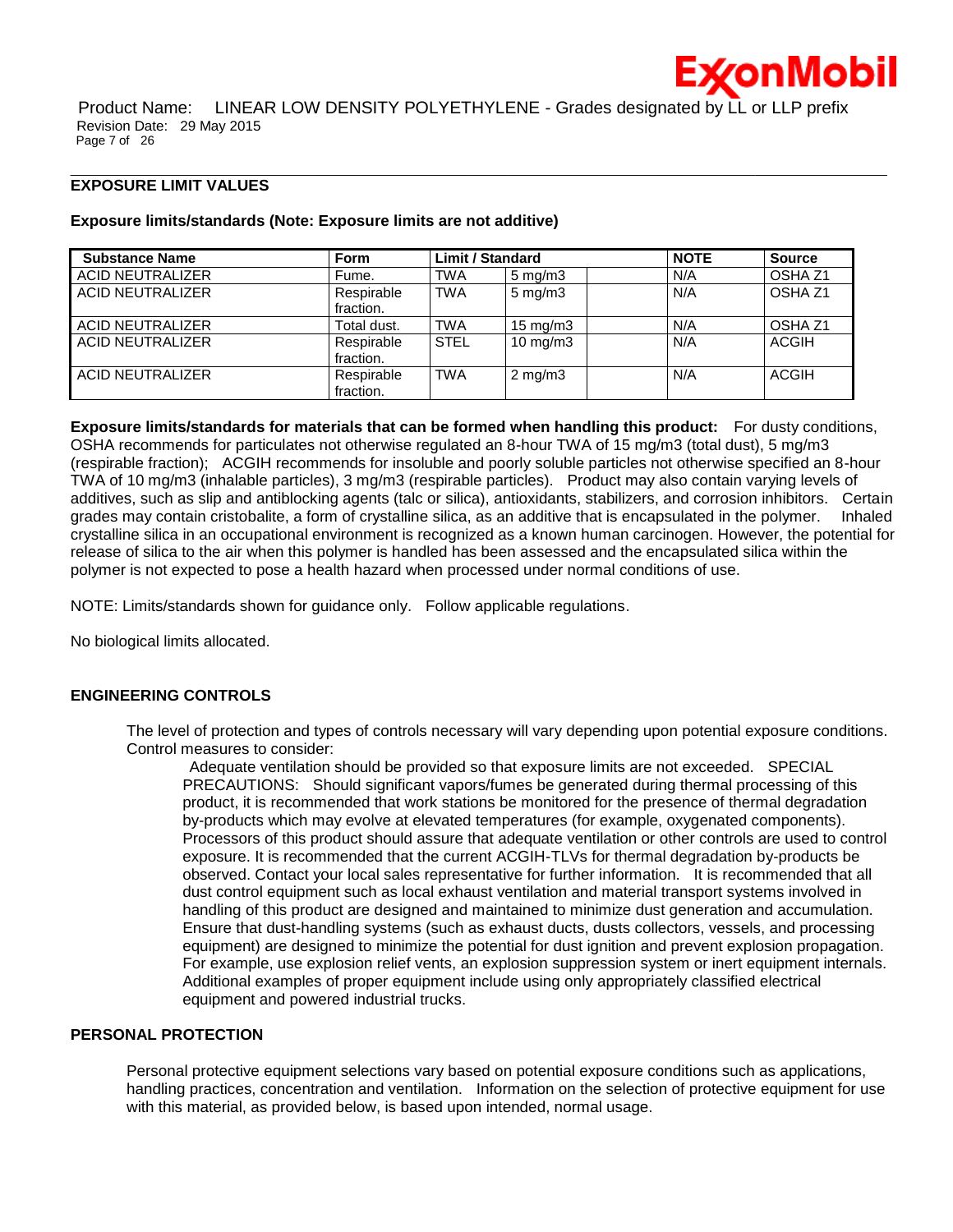:*x*onMobil

Product Name: LINEAR LOW DENSITY POLYETHYLENE - Grades designated by LL or LLP prefix Revision Date: 29 May 2015 Page 8 of 26

\_\_\_\_\_\_\_\_\_\_\_\_\_\_\_\_\_\_\_\_\_\_\_\_\_\_\_\_\_\_\_\_\_\_\_\_\_\_\_\_\_\_\_\_\_\_\_\_\_\_\_\_\_\_\_\_\_\_\_\_\_\_\_\_\_\_\_\_\_\_\_\_\_\_\_\_\_\_\_\_\_\_\_\_\_\_\_\_\_\_\_\_\_\_\_\_\_\_\_\_\_\_\_\_\_\_\_\_\_\_\_\_\_\_\_\_\_\_

**Respiratory Protection:** If engineering controls do not maintain airborne contaminant concentrations at a level which is adequate to protect worker health, an approved respirator may be appropriate. Respirator selection, use, and maintenance must be in accordance with regulatory requirements, if applicable. Types of respirators to be considered for this material include:

Particulate air-purifying respirator approved for dust / oil mist is recommended.

For high airborne concentrations, use an approved supplied-air respirator, operated in positive pressure mode. Supplied air respirators with an escape bottle may be appropriate when oxygen levels are inadequate, gas/vapor warning properties are poor, or if air purifying filter capacity/rating may be exceeded.

**Hand Protection:** Any specific glove information provided is based on published literature and glove manufacturer data. Glove suitability and breakthrough time will differ depending on the specific use conditions. Contact the glove manufacturer for specific advice on glove selection and breakthrough times for your use conditions. Inspect and replace worn or damaged gloves. The types of gloves to be considered for this material include:

If product is hot, thermally protective, chemical resistant gloves are recommended. If contact with forearms is likely, wear gauntlet style gloves.

**Eye Protection:** If contact is likely, safety glasses with side shields are recommended.

**Skin and Body Protection:** Any specific clothing information provided is based on published literature or manufacturer data. The types of clothing to be considered for this material include:

If product is hot, thermally protective, chemical resistant apron and long sleeves are recommended.

**Specific Hygiene Measures:** Always observe good personal hygiene measures, such as washing after handling the material and before eating, drinking, and/or smoking. Routinely wash work clothing and protective equipment to remove contaminants. Discard contaminated clothing and footwear that cannot be cleaned. Practice good housekeeping.

# **ENVIRONMENTAL CONTROLS**

Comply with applicable environmental regulations limiting discharge to air, water and soil. Protect the environment by applying appropriate control measures to prevent or limit emissions.

### **SECTION 9 PHYSICAL AND CHEMICAL PROPERTIES**

**Note: Physical and chemical properties are provided for safety, health and environmental considerations only and may not fully represent product specifications. Contact the Supplier for additional information.**

### **GENERAL INFORMATION**

**Physical State: Solid Form:** Pellet, Granule, Powder **Color:** Clear to Opaque, White to Off-White **Odor:** None to Mild **Odor Threshold:** N/A

# **IMPORTANT HEALTH, SAFETY, AND ENVIRONMENTAL INFORMATION**

**Relative Density (at 15 °C):** 0.9 - 0.95 [In-house method] **Bulk Density:** 0.4 g/cc at 20 °C - 1 g/cc at 20 °C [In-house method] **Flammability (Solid, Gas):** N/A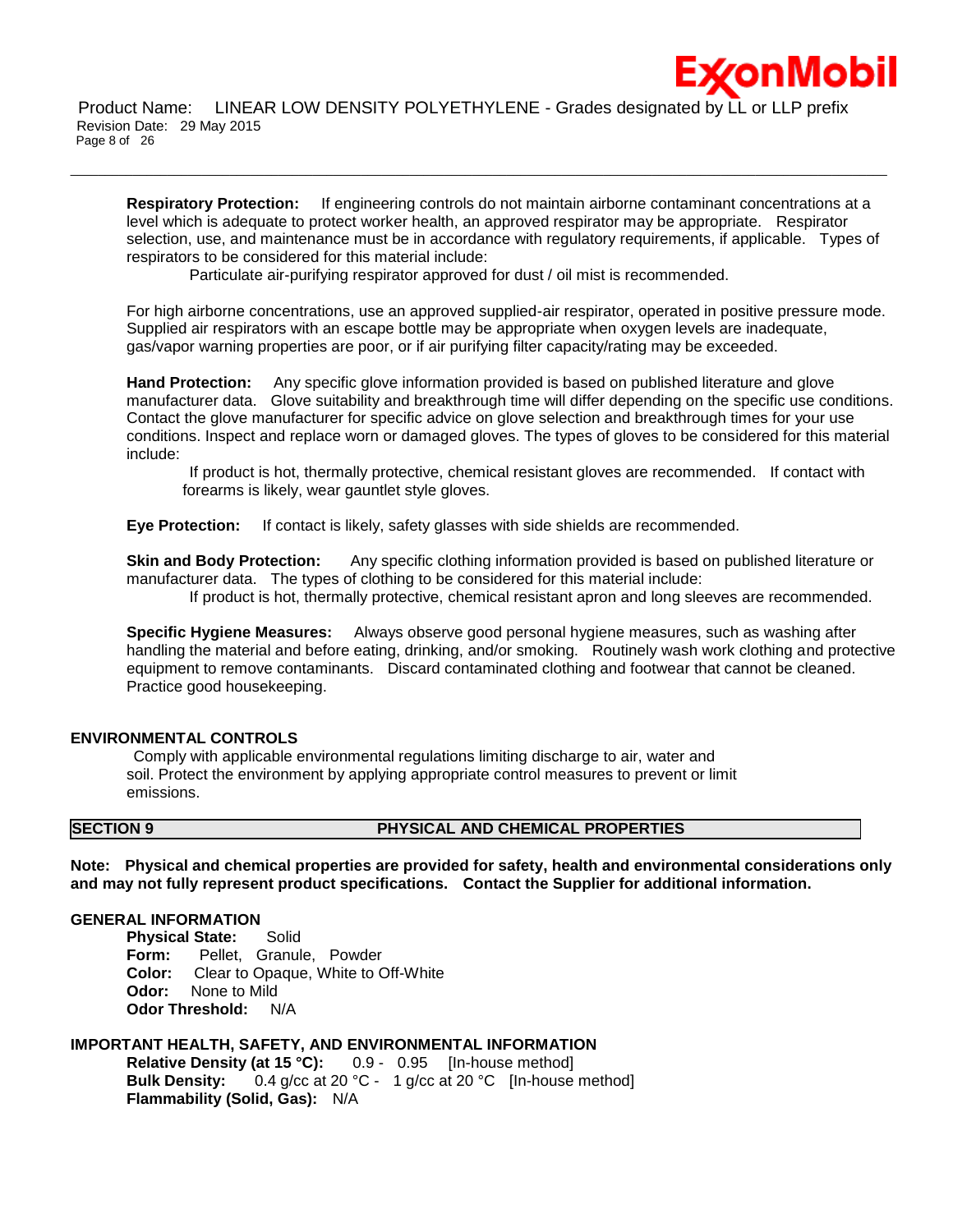

Product Name: LINEAR LOW DENSITY POLYETHYLENE - Grades designated by LL or LLP prefix Revision Date: 29 May 2015 Page 9 of 26

\_\_\_\_\_\_\_\_\_\_\_\_\_\_\_\_\_\_\_\_\_\_\_\_\_\_\_\_\_\_\_\_\_\_\_\_\_\_\_\_\_\_\_\_\_\_\_\_\_\_\_\_\_\_\_\_\_\_\_\_\_\_\_\_\_\_\_\_\_\_\_\_\_\_\_\_\_\_\_\_\_\_\_\_\_\_\_\_\_\_\_\_\_\_\_\_\_\_\_\_\_\_\_\_\_\_\_\_\_\_\_\_\_\_\_\_\_\_

**Flash Point [Method]:** N/A **Flammable Limits (Approximate volume % in air):** LEL: N/D UEL: N/D **Autoignition Temperature:** N/A **Boiling Point / Range:** N/A **Decomposition Temperature:** N/D **Vapor Density (Air = 1):** N/A **Vapor Pressure:** N/A **Evaporation Rate (n-butyl acetate = 1):** N/A **pH:** N/A **Log Pow (n-Octanol/Water Partition Coefficient):** N/A **Solubility in Water:** Negligible **Viscosity:** N/A **Oxidizing Properties:** See Hazards Identification Section.

### **OTHER INFORMATION**

**Freezing Point:** N/D **Melting Point:** 115°C (239°F) - 130°C (266°F) [In-house method] **Molecular Weight:** > 25000 **Hygroscopic:** No

### **SECTION 10 STABILITY AND REACTIVITY**

**REACTIVITY:** See sub-sections below.

**STABILITY:** Material is stable under normal conditions.

**CONDITIONS TO AVOID:** Avoid elevated temperatures for prolonged periods of time.

**MATERIALS TO AVOID:** Strong oxidizers

**HAZARDOUS DECOMPOSITION PRODUCTS:** Material does not decompose at ambient temperatures.

**POSSIBILITY OF HAZARDOUS REACTIONS:** Hazardous polymerization will not occur.

# **SECTION 11 TOXICOLOGICAL INFORMATION**

# **INFORMATION ON TOXICOLOGICAL EFFECTS**

| <b>Hazard Class</b>                                | <b>Conclusion / Remarks</b>                                     |
|----------------------------------------------------|-----------------------------------------------------------------|
| <b>Inhalation</b>                                  |                                                                 |
| Acute Toxicity: No end point data for<br>material. | Minimally Toxic. Based on chemical structure (polymers).        |
| Irritation: No end point data for material.        | Negligible hazard at ambient/normal handling temperatures.      |
| Ingestion                                          |                                                                 |
| Acute Toxicity: No end point data for              | Minimally Toxic. Based on chemical structure (polymers).        |
| material.                                          |                                                                 |
| <b>Skin</b>                                        |                                                                 |
| Acute Toxicity: No end point data for              | Minimally Toxic. Based on chemical structure (polymers).        |
| material.                                          |                                                                 |
| Skin Corrosion/Irritation: No end point data       | Negligible irritation to skin at ambient temperatures. Based on |
| for material.                                      | chemical structure (polymers).                                  |
| Eye                                                |                                                                 |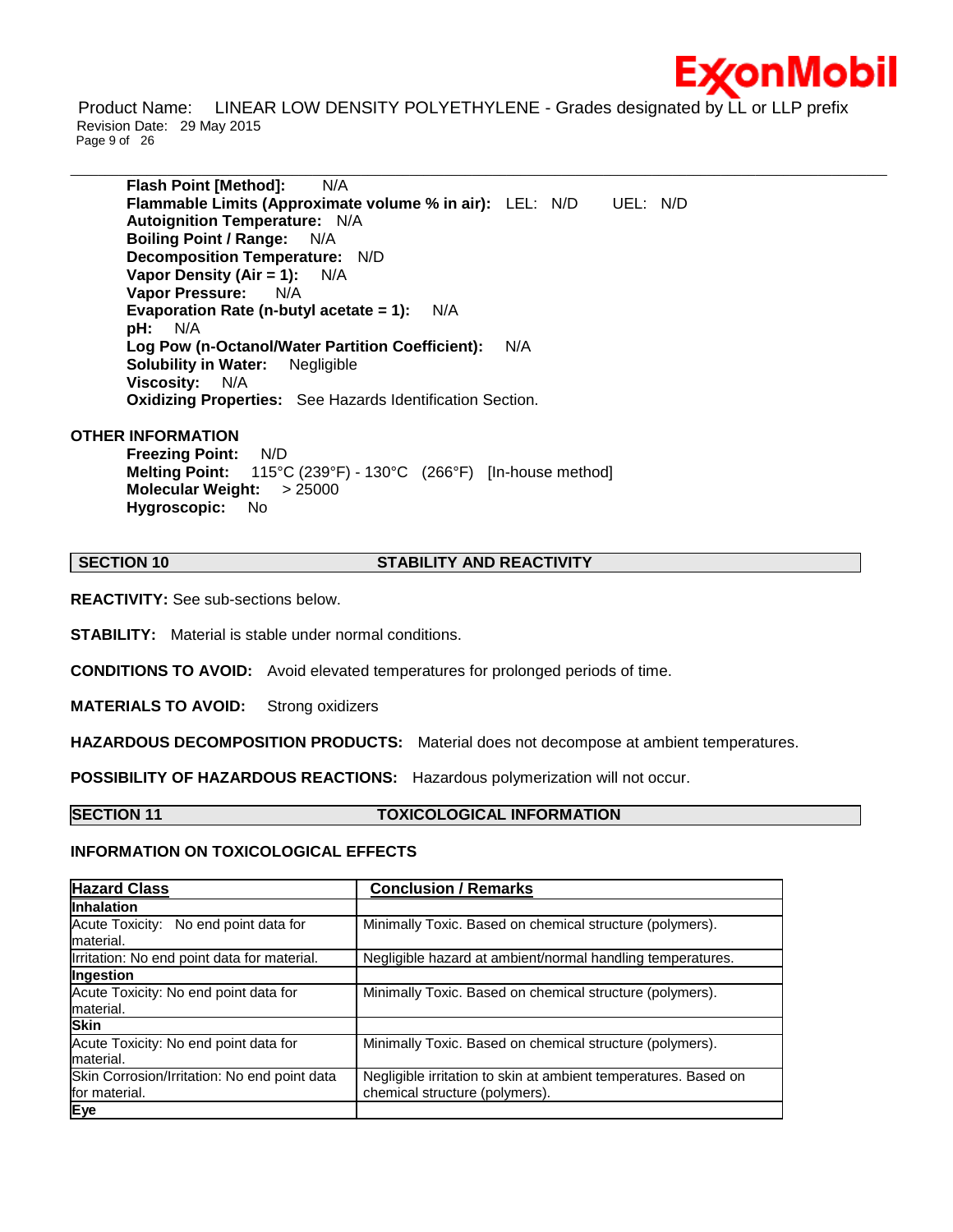

Product Name: LINEAR LOW DENSITY POLYETHYLENE - Grades designated by LL or LLP prefix Revision Date: 29 May 2015 Page 10 of 26

| Serious Eye Damage/Irritation: No end point                       | May cause mild, short-lasting discomfort to eyes. Based on                                                         |
|-------------------------------------------------------------------|--------------------------------------------------------------------------------------------------------------------|
| data for material.                                                | chemical structure (polymers).                                                                                     |
| <b>Sensitization</b>                                              |                                                                                                                    |
| Respiratory Sensitization: No end point data<br>for material.     | Not expected to be a respiratory sensitizer.                                                                       |
| Skin Sensitization: No end point data for<br>material.            | Not expected to be a skin sensitizer. Based on chemical structure<br>(polymers).                                   |
| <b>Aspiration:</b> No end point data for material.                | Not expected to be an aspiration hazard. Based on<br>physico-chemical properties of the material.                  |
| <b>Germ Cell Mutagenicity: No end point data</b><br>for material. | Not expected to be a germ cell mutagen. Based on chemical<br>structure (polymers).                                 |
| <b>Carcinogenicity:</b> No end point data for<br>material.        | Not expected to cause cancer. Based on chemical structure<br>(polymers).                                           |
| Reproductive Toxicity: No end point data<br>for material.         | Not expected to be a reproductive toxicant. Based on chemical<br>structure (polymers).                             |
| Lactation: No end point data for material.                        | Not expected to cause harm to breast-fed children.                                                                 |
| <b>Specific Target Organ Toxicity (STOT)</b>                      |                                                                                                                    |
| Single Exposure: No end point data for<br>material.               | Not expected to cause organ damage from a single exposure.                                                         |
| Repeated Exposure: No end point data for<br>material.             | Not expected to cause organ damage from prolonged or repeated<br>exposure. Based on chemical structure (polymers). |

# **OTHER INFORMATION**

# **For the product itself:**

Dust may be irritating to the eyes and respiratory tract.

Elevated temperatures or mechanical action may form vapors, mists or fumes which may be irritating to the eyes and respiratory tract.

# **Contains:**

Additives that are encapsulated in the polymer. Under the normal conditions for processing and use of this polymer the encapsulated additives are not expected to pose any health hazard. However, grinding of the polymer is not recommended without the use of appropriate measures to control exposure (see Section 8 - Engineering Controls).

# **The following ingredients are cited on the lists below:**

| <b>Chemical Name</b> | <b>CAS Number</b> | List Citations |
|----------------------|-------------------|----------------|
| ANTIBLOCK            |                   |                |

|                | --REGULATORY LISTS SEARCHED-- |                 |
|----------------|-------------------------------|-----------------|
| $1 =$ NTP CARC | $3 = IARC 1$                  | $5 = IARC2B$    |
| $2 = NTP$ SUS  | $4 = IARC 2A$                 | $6 = OSHA CARC$ |

# **SECTION 12 ECOLOGICAL INFORMATION**

The information given is based on data available for the material, the components of the material, and similar materials.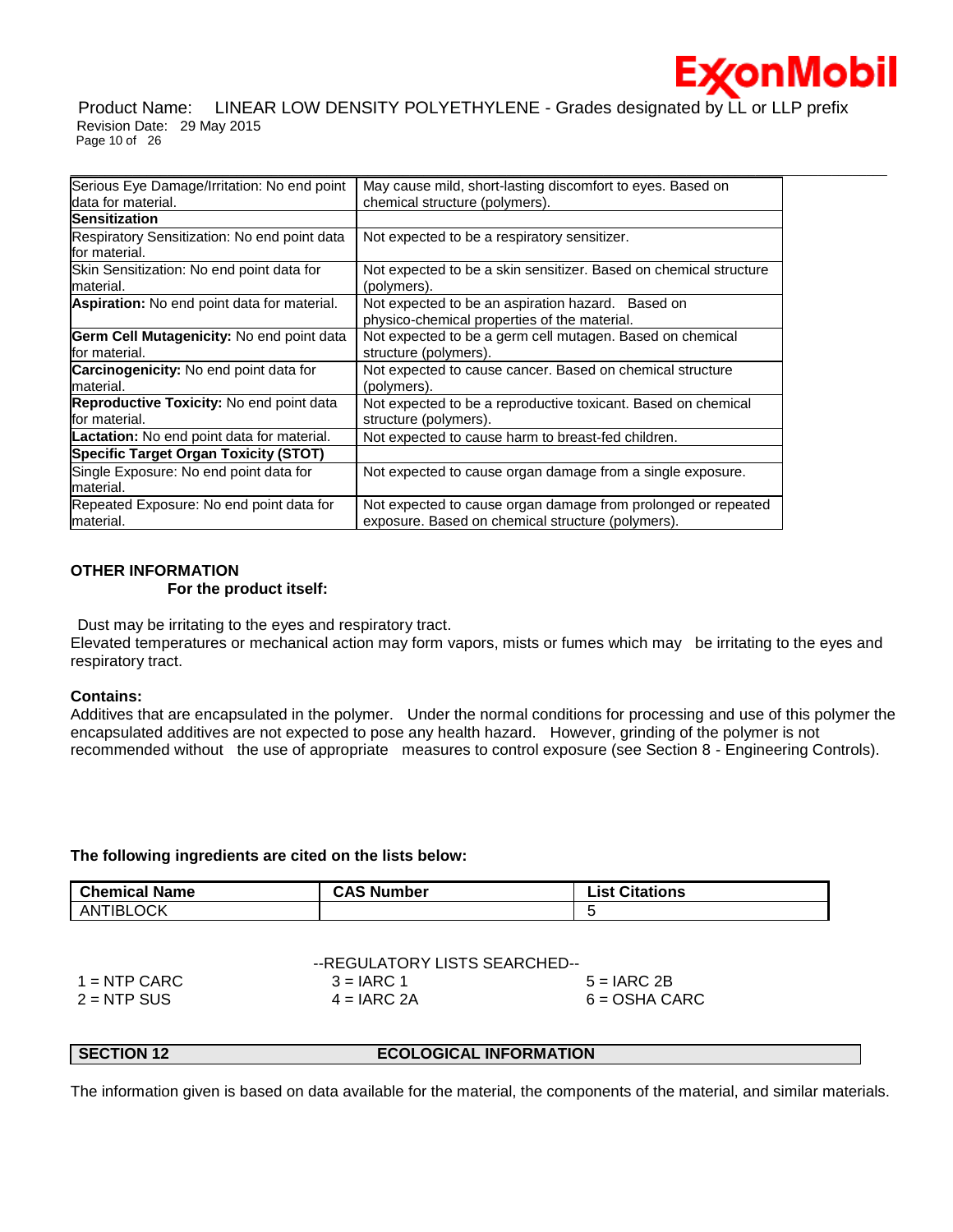

Product Name: LINEAR LOW DENSITY POLYETHYLENE - Grades designated by LL or LLP prefix Revision Date: 29 May 2015 Page 11 of 26

\_\_\_\_\_\_\_\_\_\_\_\_\_\_\_\_\_\_\_\_\_\_\_\_\_\_\_\_\_\_\_\_\_\_\_\_\_\_\_\_\_\_\_\_\_\_\_\_\_\_\_\_\_\_\_\_\_\_\_\_\_\_\_\_\_\_\_\_\_\_\_\_\_\_\_\_\_\_\_\_\_\_\_\_\_\_\_\_\_\_\_\_\_\_\_\_\_\_\_\_\_\_\_\_\_\_\_\_\_\_\_\_\_\_\_\_\_\_

### **ECOTOXICITY**

Material -- Not expected to be harmful to aquatic organisms.

Material -- Not expected to be harmful to terrestrial organisms.

### **MOBILITY**

 Material -- Low solubility and floats and is expected to migrate from water to the land. Expected to partition to sediment and wastewater solids.

### **PERSISTENCE AND DEGRADABILITY**

**Biodegradation:**

Material -- Expected to be persistent.

### **Hydrolysis:**

Material -- Transformation due to hydrolysis not expected to be significant.

# **Photolysis:**

Material -- Transformation due to photolysis not expected to be significant.

### **Atmospheric Oxidation:**

Material -- Transformation due to atmospheric oxidation not expected to be significant.

# **BIOACCUMULATION POTENTIAL**

Material -- Potential to bioaccumulate is low.

# **SECTION 13 DISPOSAL CONSIDERATIONS**

Disposal recommendations based on material as supplied. Disposal must be in accordance with current applicable laws and regulations, and material characteristics at time of disposal.

### **DISPOSAL RECOMMENDATIONS**

Suitable routes of disposal are supervised incineration, preferentially with energy recovery, or appropriate recycling methods in accordance with applicable regulations and material characteristics at the time of disposal.

### **REGULATORY DISPOSAL INFORMATION**

RCRA Information: The unused product, in our opinion, is not specifically listed by the EPA as a hazardous waste (40 CFR, Part 261D), nor is it formulated to contain materials which are listed as hazardous wastes. It does not exhibit the hazardous characteristics of ignitability, corrositivity or reactivity and is not formulated with contaminants as determined by the Toxicity Characteristic Leaching Procedure (TCLP). However, used product may be regulated.

### **SECTION 14 TRANSPORT INFORMATION**

**LAND (DOT):** Not Regulated for Land Transport

**LAND (TDG):** Not Regulated for Land Transport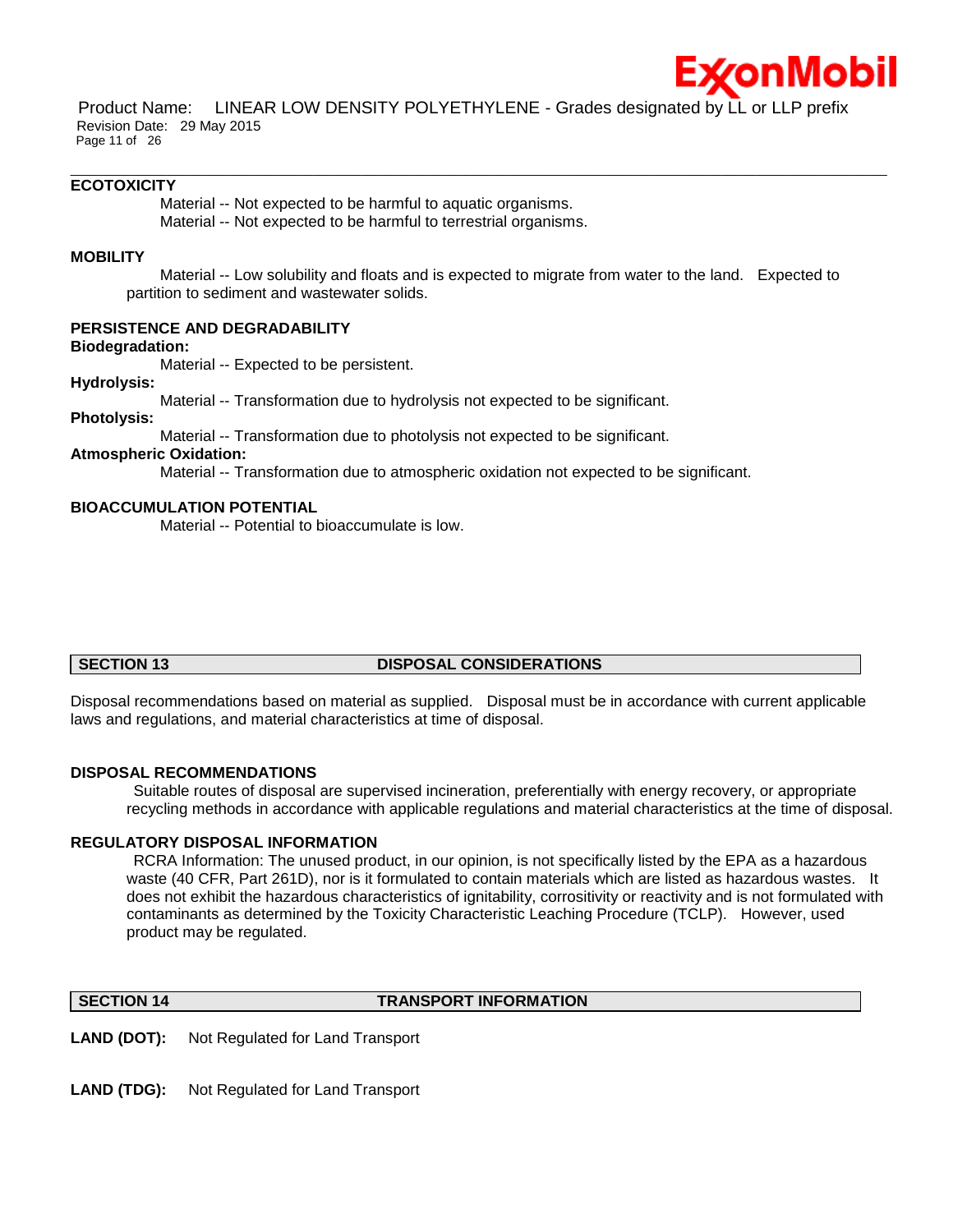

Product Name: LINEAR LOW DENSITY POLYETHYLENE - Grades designated by LL or LLP prefix Revision Date: 29 May 2015 Page 12 of 26

\_\_\_\_\_\_\_\_\_\_\_\_\_\_\_\_\_\_\_\_\_\_\_\_\_\_\_\_\_\_\_\_\_\_\_\_\_\_\_\_\_\_\_\_\_\_\_\_\_\_\_\_\_\_\_\_\_\_\_\_\_\_\_\_\_\_\_\_\_\_\_\_\_\_\_\_\_\_\_\_\_\_\_\_\_\_\_\_\_\_\_\_\_\_\_\_\_\_\_\_\_\_\_\_\_\_\_\_\_\_\_\_\_\_\_\_\_\_

**SEA (IMDG):** Not Regulated for Sea Transport according to IMDG-Code

**Marine Pollutant:** No

### **AIR (IATA):** Not Regulated for Air Transport

### **SECTION 15 REGULATORY INFORMATION**

**OSHA HAZARD COMMUNICATION STANDARD:** This material is considered hazardous in accordance with OSHA HazCom 2012, 29 CFR 1910.1200.

**Listed or exempt from listing/notification on the following chemical inventories:** TSCA

**EPCRA SECTION 302:** This material contains no extremely hazardous substances.

**CWA / OPA:** Plastic pellets are defined by the US EPA under the Clean Water Act (40CFR122.26) as a "significant material" which requires any industrial plant that may expose pellets to storm water to secure a storm water permit. Violations of the rule carry the same penalties as other Clean Water Act violations. Pellets found in storm water runoff are subject to EPA regulations with the potential for substantial fines and penalties.

### **SARA (311/312) REPORTABLE HAZARD CATEGORIES:** None.

**SARA (313) TOXIC RELEASE INVENTORY:** This material contains no chemicals subject to the supplier notification requirements of the SARA 313 Toxic Release Program.

### **The following ingredients are cited on the lists below:**

| <b>Chemical Name</b>    | <b>CAS Number</b> | <b>List Citations</b> |
|-------------------------|-------------------|-----------------------|
| <b>ACID NEUTRALIZER</b> |                   | ں ا                   |
| <b>ANTIBLOCK</b>        |                   |                       |

### --REGULATORY LISTS SEARCHED--

| $1 = ACGIH ALL$ | $6 = TSCA 5a2$     | $11 = CA$ P65 REPRO | $16 = MN$ RTK |
|-----------------|--------------------|---------------------|---------------|
| $2 = ACGIH A1$  | $7 = TSCA$ 5e      | $12$ = CA RTK       | $17 = NJ RTK$ |
| $3 = ACGIH A2$  | $B = TSCA6$        | $13 = IL$ RTK       | $18 = PA RTK$ |
| $4 = OSHA Z$    | $9 = TSCA 12b$     | $14 = LA RTK$       | $19 = R1 RTK$ |
| $5 = TSCA4$     | $10 = CA$ P65 CARC | $15 = M1 293$       |               |

Code key: CARC=Carcinogen; REPRO=Reproductive

Contact Sales / Marketing group for complete chemical inventory listing applicable to product.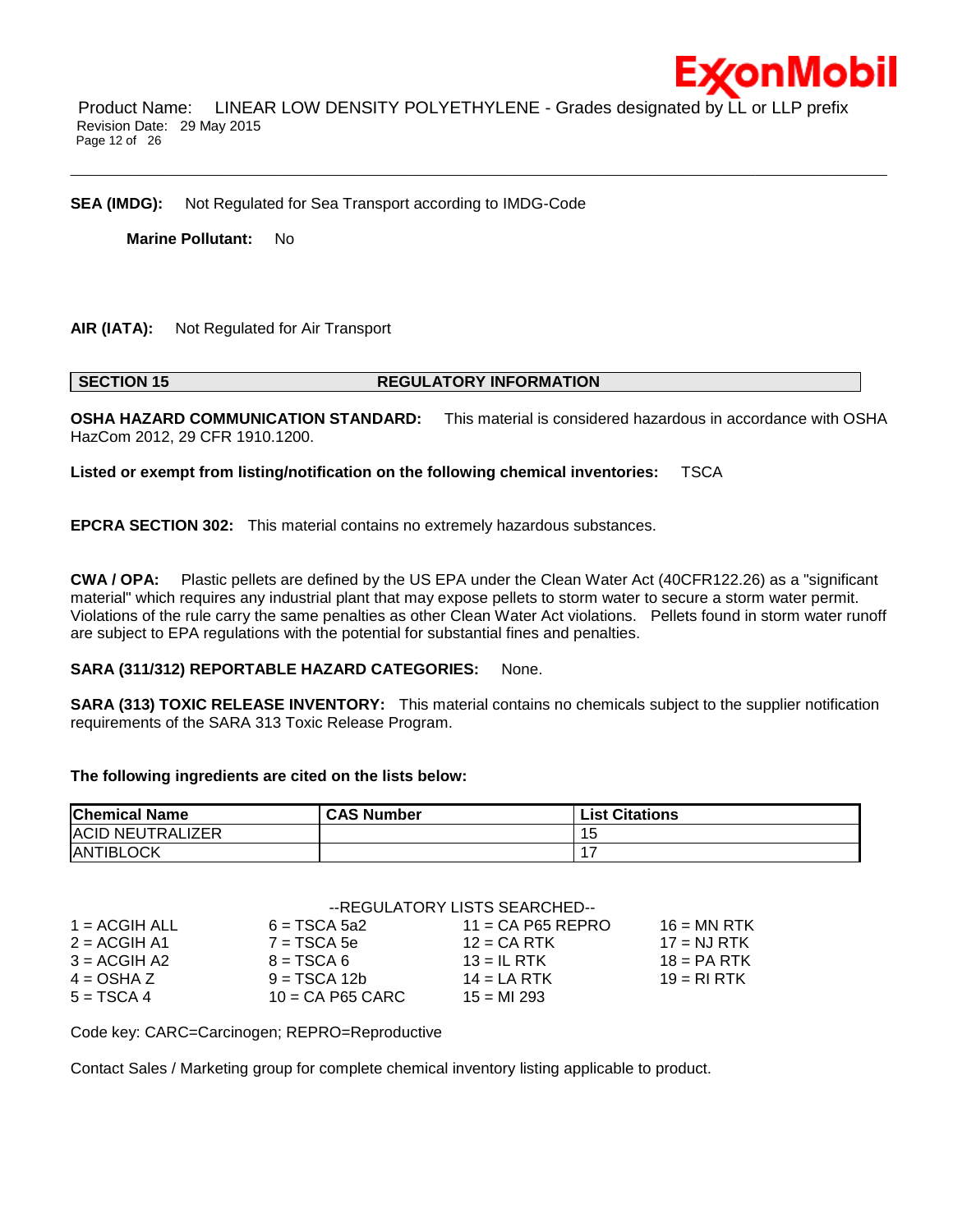

Product Name: LINEAR LOW DENSITY POLYETHYLENE - Grades designated by LL or LLP prefix Revision Date: 29 May 2015 Page 13 of 26

### **SECTION 16 OTHER INFORMATION**

\_\_\_\_\_\_\_\_\_\_\_\_\_\_\_\_\_\_\_\_\_\_\_\_\_\_\_\_\_\_\_\_\_\_\_\_\_\_\_\_\_\_\_\_\_\_\_\_\_\_\_\_\_\_\_\_\_\_\_\_\_\_\_\_\_\_\_\_\_\_\_\_\_\_\_\_\_\_\_\_\_\_\_\_\_\_\_\_\_\_\_\_\_\_\_\_\_\_\_\_\_\_\_\_\_\_\_\_\_\_\_\_\_\_\_\_\_\_

 $N/D = Not determined$ ,  $N/A = Not$  applicable

### **KEY TO THE H-CODES CONTAINED IN SECTION 3 OF THIS DOCUMENT (for information only):**

H315: Causes skin irritation; Skin Corr/Irritation, Cat 2

H317: May cause allergic skin reaction; Skin Sensitization, Cat 1

H318: Causes serious eye damage; Serious Eye Damage/Irr, Cat 1

H332: Harmful if inhaled; Acute Tox Inh, Cat 4

H400: Very toxic to aquatic life; Acute Env Tox, Cat 1

H401: Toxic to aquatic life; Acute Env Tox, Cat 2

H410: Very toxic to aquatic life with long lasting effects; Chronic Env Tox, Cat 1

H411: Toxic to aquatic life with long lasting effects; Chronic Env Tox, Cat 2

# **THIS SAFETY DATA SHEET CONTAINS THE FOLLOWING REVISIONS:**

Updates made in accordance with implementation of GHS requirements.

**THIS MSDS COVERS THE FOLLOWING MATERIALS:** ExxonMobil™ LLDPE resins for which the grade name consists of a base polymer designated by a LL or LLP prefix followed by a suffix referring to an additive package. Applicable designations follow. | Base polymers : | LL 1000S | LL 1001 | LL 1002 | LL 1004 | LL 1015 | LL 1201 | LL 1433 | LL 3000S | LL 3001 | LL 3002 | LL 3003 | LL 3402 | LL 3404 | LL 4004 | LL 5002 | LL 5100 | LL 5202 | LL 5252 | LL 60 | LL 6100 | LL 6101 | LL 6201 | LL 6202 | LL 6235 | LL 6301 | LL 6407 | LL 8360 | LL 8446 | LL 8450 | LL 8460 | LL 8501 | LL 8555 | LLP 8360 | LLP 8450 | LLP 8460 | LLP 8501 | LLP 8555 | Possible additive packages : | 09 | 17 | 19 | 21 | 24 | 25 | 28 | 29 | 32 | 38 | 39 | 48 | 67 | 80 | 82 | EL | KA | KI | KW | RQ | X29 | X31 | X59 | X72 | X74 | X75 | X76 | XR | XV | YB | ZB | ZZ

----------------------------------------------------------------------------------------------------------------------------------------------------- The information and recommendations contained herein are, to the best of ExxonMobil's knowledge and belief, accurate and reliable as of the date issued. You can contact ExxonMobil to insure that this document is the most current available from ExxonMobil. The information and recommendations are offered for the user's consideration and examination. It is the user's responsibility to satisfy itself that the product is suitable for the intended use. If buyer repackages this product, it is the user's responsibility to insure proper health, safety and other necessary information is included with and/or on the container. Appropriate warnings and safe-handling procedures should be provided to handlers and users. Alteration of this document is strictly prohibited. Except to the extent required by law, re-publication or retransmission of this document, in whole or in part, is not permitted. The term, "ExxonMobil" is used for convenience, and may include any one or more of ExxonMobil Chemical Company, Exxon Mobil Corporation, or any affiliates in which they directly or indirectly hold any interest.

-----------------------------------------------------------------------------------------------------------------------------------------------------

Internal Use Only MHC: 0, 0, 0, 0, 0, 0

DGN: 4406375KUS (1010937)

----------------------------------------------------------------------------------------------------------------------------------------------------- Copyright 2002 Exxon Mobil Corporation, All rights reserved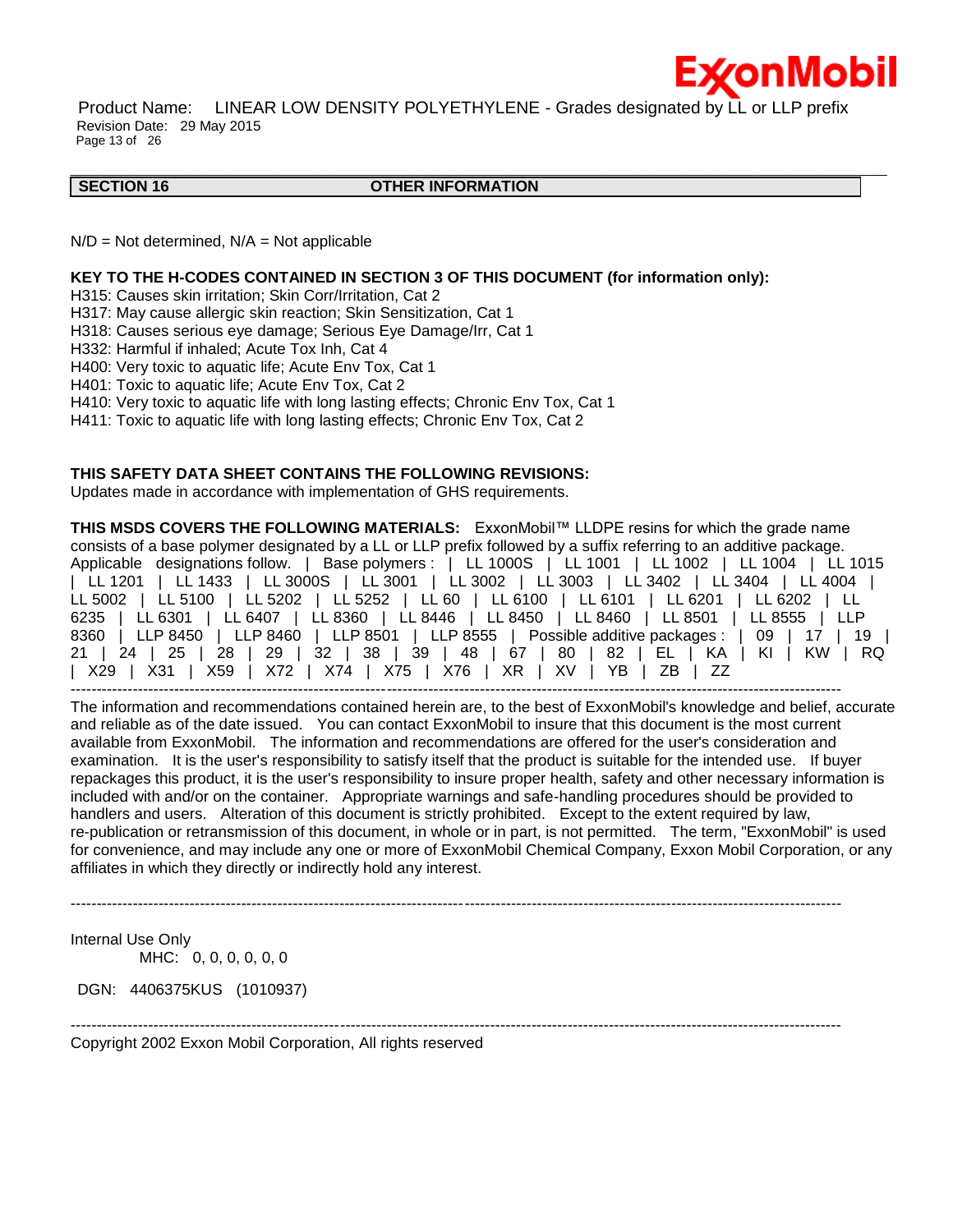

Product Name: LINEAR LOW DENSITY POLYETHYLENE - Grades designated by LL or LLP prefix Revision Date: 29 May 2015 Page 14 of 26

\_\_\_\_\_\_\_\_\_\_\_\_\_\_\_\_\_\_\_\_\_\_\_\_\_\_\_\_\_\_\_\_\_\_\_\_\_\_\_\_\_\_\_\_\_\_\_\_\_\_\_\_\_\_\_\_\_\_\_\_\_\_\_\_\_\_\_\_\_\_\_\_\_\_\_\_\_\_\_\_\_\_\_\_\_\_\_\_\_\_\_\_\_\_\_\_\_\_\_\_\_\_\_\_\_\_\_\_\_\_\_\_\_\_\_\_\_\_

ExxonMobil Chemical Company P.O. Box 3272 Houston, TX 77253-3272

# Subject: OSHA Hazard Communication 2012 Combustible Dust Labeling

Dear ExxonMobil Customer:

As you may be aware, in March 2012, the U.S. Occupational Safety and Health Administration (OSHA) issued its final Hazard Communication Standard which stated its intent to adopt the United Nations' Globally Harmonized System (GHS) for the classification and labeling of hazardous substances. This updated hazard communication standard requires product labels for hazardous substances and mixtures. In addition to product labels, the standard requires suppliers to provide Safety Data Sheets (SDSs), previously known as Material Safety Data Sheets (MSDSs), for all hazardous products.

The UN GHS does not contain a classification for combustible dust hazards. The combustible dust hazard was an element OSHA desired to include in its standard. As such, OSHA amended the standard definition of ''hazardous chemical'' to include ''combustible dust'' which has resulted in a hazard classification of certain polymer materials and the need to provide a hazard label. For polymer materials presenting a combustible dust hazard as shipped, a label will be applied to each package. For polymers that do not present a combustible dust hazard in the shipped form, OSHA permits the transmittal of label information with the SDS. Enclosed please find the combustible dust label for the referenced product.

If you have any questions, please direct them to your ExxonMobil Customer Service Representative.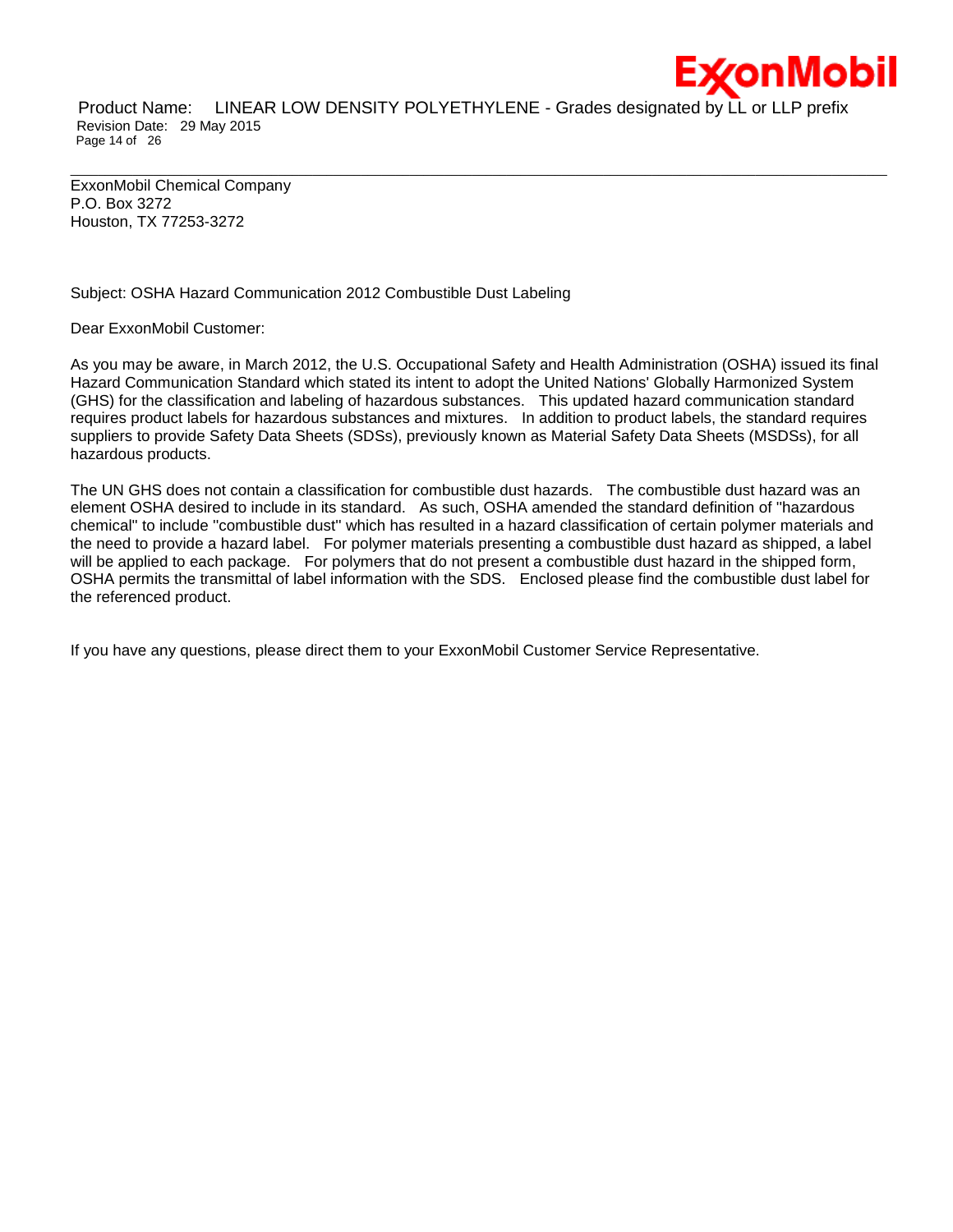

Product Name: LINEAR LOW DENSITY POLYETHYLENE - Grades designated by LL or LLP prefix Revision Date: 29 May 2015 Page 15 of 26

Please find below an OSHA HazCom 2012 label for EXXONMOBIL EVA POLYMER for combustible dust hazard.

\_\_\_\_\_\_\_\_\_\_\_\_\_\_\_\_\_\_\_\_\_\_\_\_\_\_\_\_\_\_\_\_\_\_\_\_\_\_\_\_\_\_\_\_\_\_\_\_\_\_\_\_\_\_\_\_\_\_\_\_\_\_\_\_\_\_\_\_\_\_\_\_\_\_\_\_\_\_\_\_\_\_\_\_\_\_\_\_\_\_\_\_\_\_\_\_\_\_\_\_\_\_\_\_\_\_\_\_\_\_\_\_\_\_\_\_\_\_

# **EXXONMOBIL EVA POLYMER**

### **EXXONMOBIL CHEMICAL COMPANY**

Chemicals PS&RA – SDSs Mail Code: N1.1A.505 P.O. BOX 3272 HOUSTON, TX. 77253-3272 USA

**24 Hour Health Emergency 19th Change 12 (800) 726-2015<br>
<b>Transportation Emergency Phone** (800) 424-9300 **Product Technical Information** (832) 624-8500 **Supplier General Contact** (832) 624-8500

**Transportation Emergency Phone** (800) 424-9300 or (703) 527-3887 CHEMTREC

**Warning**

**May form combustible dust concentrations in air**

**Dust clouds are explosive Product is a static accumulator Avoid heat, sparks, open flame Earth wherever possible**

**For more information, see Safety Data Sheet**

**For further information on this product, See maunufacturer's data sheet**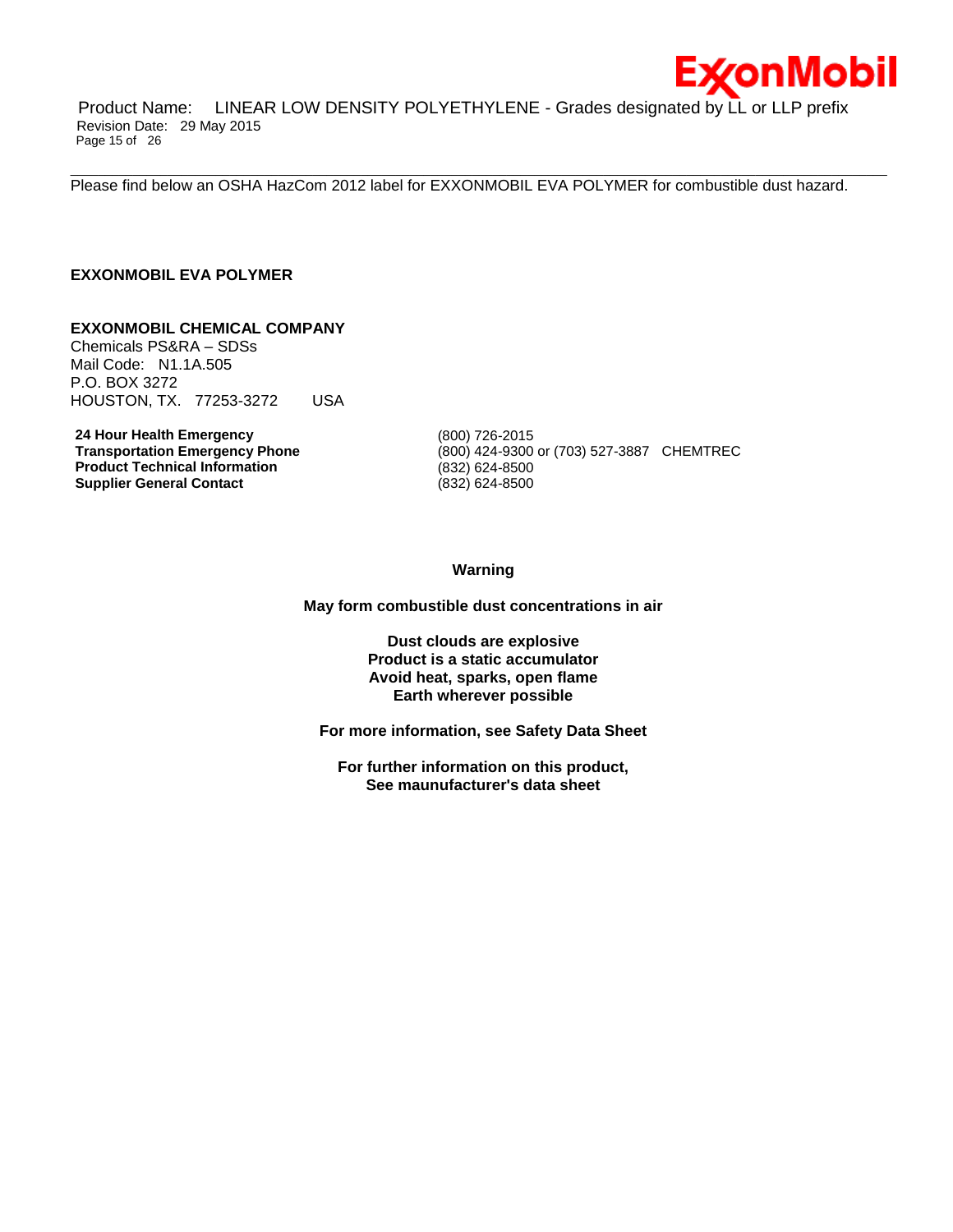

Product Name: LINEAR LOW DENSITY POLYETHYLENE - Grades designated by LL or LLP prefix Revision Date: 29 May 2015 Page 16 of 26

# **SAFETY DATA SHEET**

\_\_\_\_\_\_\_\_\_\_\_\_\_\_\_\_\_\_\_\_\_\_\_\_\_\_\_\_\_\_\_\_\_\_\_\_\_\_\_\_\_\_\_\_\_\_\_\_\_\_\_\_\_\_\_\_\_\_\_\_\_\_\_\_\_\_\_\_\_\_\_\_\_\_\_\_\_\_\_\_\_\_\_\_\_\_\_\_\_\_\_\_\_\_\_\_\_\_\_\_\_\_\_\_\_\_\_\_\_\_\_\_\_\_\_\_\_\_

# **SECTION 1 PRODUCT AND COMPANY IDENTIFICATION**

# **PRODUCT**

**Product Name: EXXONMOBIL EVA POLYMER Product Description:** Ethylene Vinyl Acetate (EVA) Copolymer, see Section 16 for applicable grades.

**Intended Use:** Adhesive component, Asphalt additive, Coatings, Compounding, Film, Molding

# **COMPANY IDENTIFICATION**

**Supplier: EXXONMOBIL CHEMICAL COMPANY** Chemicals PS&RA – SDSs Mail Code: N1.1A.505 P.O. BOX 3272 HOUSTON, TX. 77253-3272 USA **24 Hour Health Emergency** (800) 726-2015 **Transportation Emergency Phone** (800) 424-9300 or (703) 527-3887 CHEMTREC **Product Technical Information** (832) 624-8500 **Supplier General Contact** (832) 624-8500

**SECTION 2 HAZARDS IDENTIFICATION**

This material is hazardous according to regulatory guidelines (see (M)SDS Section 15).

# **CLASSIFICATION:**

Combustible Dust

# **Hazard Statements:**

May form combustible dust concentrations in air.

# **Other hazard information:**

**HAZARD NOT OTHERWISE CLASSIFIED (HNOC):** None as defined under 29 CFR 1910.1200.

# **PHYSICAL / CHEMICAL HAZARDS**

WARNING: May form combustible dust concentrations in air (during processing/handling). Thermal burn hazard - contact with hot material may cause thermal burns. Material can accumulate static charges which may cause an ignition. Spilled pellets present a slipping hazard on hard surfaces.

### **HEALTH HAZARDS**

If dust is generated, it could scratch the eyes and cause minor irritation to the respiratory tract. When heated, the vapors/fumes given off may cause respiratory tract irritation.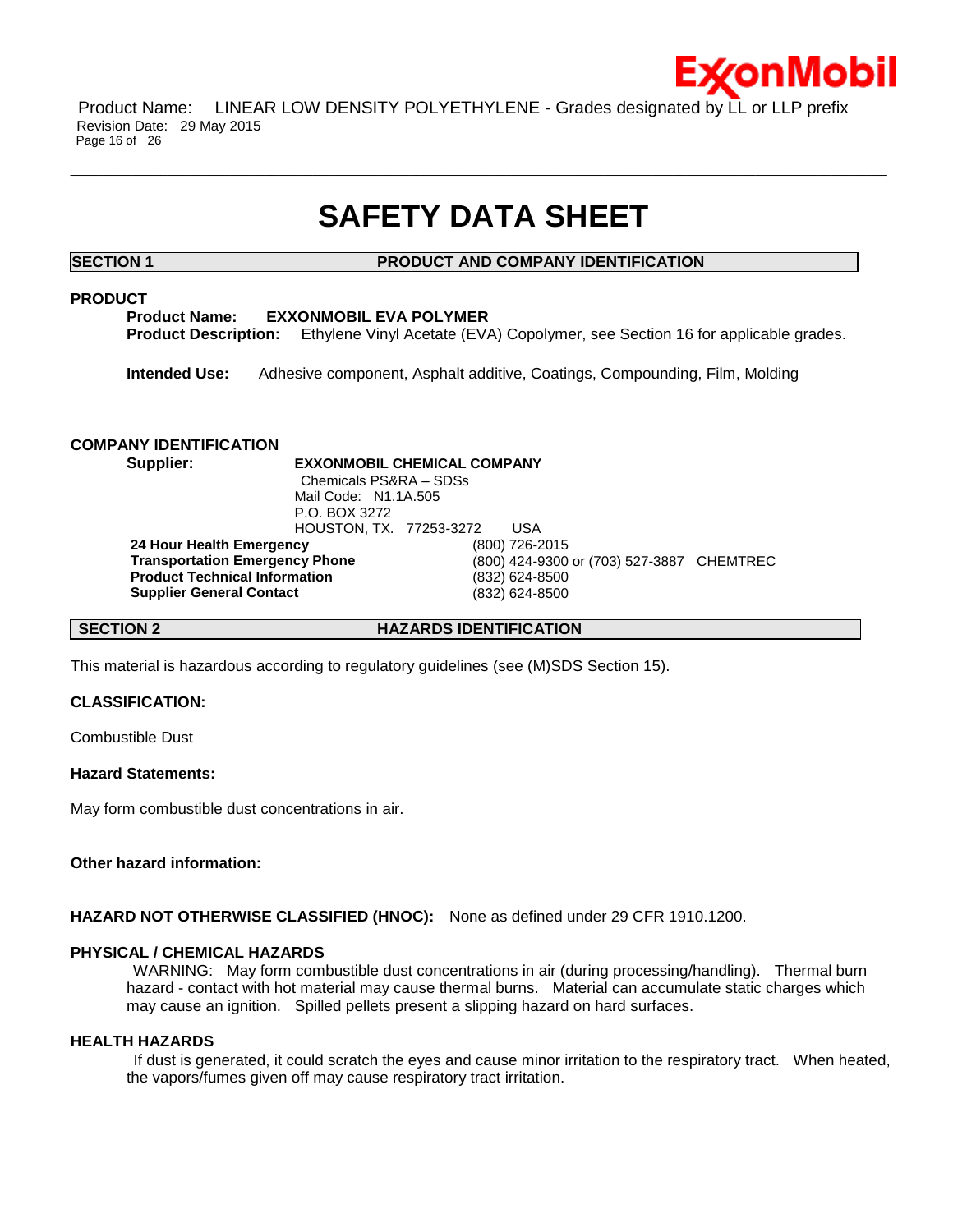

Product Name: LINEAR LOW DENSITY POLYETHYLENE - Grades designated by LL or LLP prefix Revision Date: 29 May 2015 Page 17 of 26

\_\_\_\_\_\_\_\_\_\_\_\_\_\_\_\_\_\_\_\_\_\_\_\_\_\_\_\_\_\_\_\_\_\_\_\_\_\_\_\_\_\_\_\_\_\_\_\_\_\_\_\_\_\_\_\_\_\_\_\_\_\_\_\_\_\_\_\_\_\_\_\_\_\_\_\_\_\_\_\_\_\_\_\_\_\_\_\_\_\_\_\_\_\_\_\_\_\_\_\_\_\_\_\_\_\_\_\_\_\_\_\_\_\_\_\_\_\_

### **ENVIRONMENTAL HAZARDS**

No significant hazards.

| <b>NFPA Hazard ID:</b> | Health: | Flammability: 1 | Reactivity: 0 |  |
|------------------------|---------|-----------------|---------------|--|
| <b>HMIS Hazard ID:</b> | Health: | Flammability: 1 | Reactivity: 0 |  |

**NOTE:** This material should not be used for any other purpose than the intended use in Section 1 without expert advice. Health studies have shown that chemical exposure may cause potential human health risks which may vary from person to person.

# **SECTION 3 COMPOSITION / INFORMATION ON INGREDIENTS**

This material is defined as a mixture.

### **No Hazardous Substance(s) or Complex Substance(s) required for disclosure.**

NOTE: The product may contain varying levels of additives such as slip and anti-blocking agents, anti-oxidants, stabilizers and processing aids.

# **SECTION 4 FIRST AID MEASURES**

### **INHALATION**

At ambient/normal handling temperatures, no adverse effects due to inhalation of dust are expected. In case of adverse exposure to vapors and / or aerosols formed at elevated temperatures, immediately remove the affected victim from exposure. Administer artificial respiration if breathing is stopped. Keep at rest.

### **SKIN CONTACT**

Wash contact areas with soap and water. For hot product: Immediately immerse in or flush affected area with large amounts of cold water to dissipate heat. Cover with clean cotton sheeting or gauze and get prompt medical attention.

# **EYE CONTACT**

Flush thoroughly with water for at least 15 minutes. Get medical assistance.

### **INGESTION**

No adverse effects due to ingestion are expected.

# **SECTION 5 FIRE FIGHTING MEASURES**

### **EXTINGUISHING MEDIA**

**Appropriate Extinguishing Media:** Use water fog, foam, dry chemical or carbon dioxide (CO2) to extinguish flames.

**Inappropriate Extinguishing Media:** Straight Streams of Water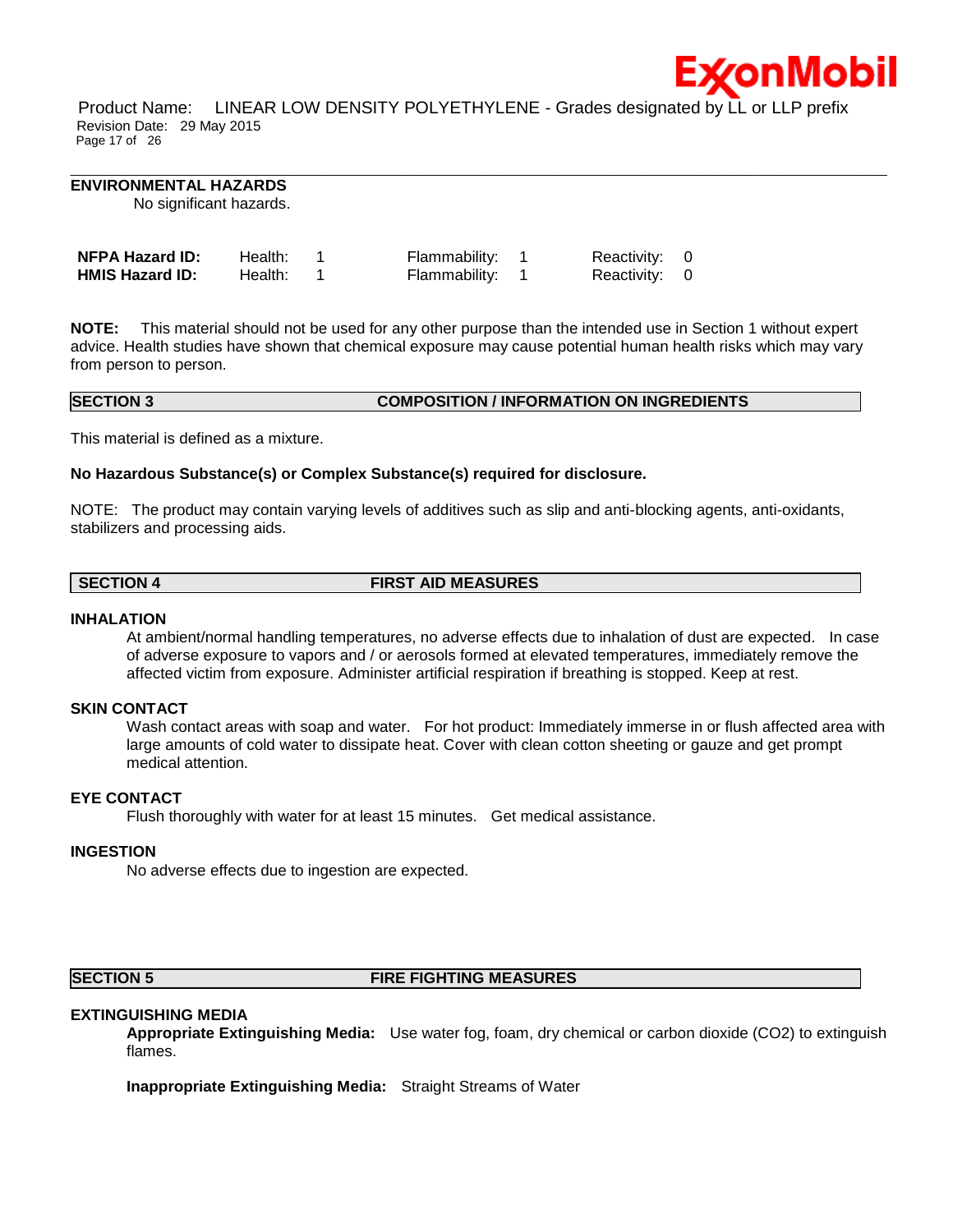

Product Name: LINEAR LOW DENSITY POLYETHYLENE - Grades designated by LL or LLP prefix Revision Date: 29 May 2015 Page 18 of 26

\_\_\_\_\_\_\_\_\_\_\_\_\_\_\_\_\_\_\_\_\_\_\_\_\_\_\_\_\_\_\_\_\_\_\_\_\_\_\_\_\_\_\_\_\_\_\_\_\_\_\_\_\_\_\_\_\_\_\_\_\_\_\_\_\_\_\_\_\_\_\_\_\_\_\_\_\_\_\_\_\_\_\_\_\_\_\_\_\_\_\_\_\_\_\_\_\_\_\_\_\_\_\_\_\_\_\_\_\_\_\_\_\_\_\_\_\_\_

### **FIRE FIGHTING**

**Fire Fighting Instructions:** Assure an extended cooling down period to prevent re-ignition. Evacuate area. Prevent runoff from fire control or dilution from entering streams, sewers, or drinking water supply. Firefighters should use standard protective equipment and in enclosed spaces, self-contained breathing apparatus (SCBA). Use water spray to cool fire exposed surfaces and to protect personnel.

**Unusual Fire Hazards:** Explosion: Avoid generating dust; fine dust dispersed in air in sufficient concentration and in the presence of an ignition source is a potential dust explosion hazard.

**Hazardous Combustion Products:** Oxides of carbon, Flammable hydrocarbons, Smoke, Fume, Incomplete combustion products, Acetic acid

### **FLAMMABILITY PROPERTIES**

**Flash Point [Method]:** N/A **Flammable Limits (Approximate volume % in air):** LEL: N/D UEL: N/D **Autoignition Temperature:** N/A

### **SECTION 6 ACCIDENTAL RELEASE MEASURES**

### **NOTIFICATION PROCEDURES**

In the event of a spill or accidental release, notify relevant authorities in accordance with all applicable regulations. US regulations require reporting releases of this material to the environment which exceed the applicable reportable quantity or oil spills which could reach any waterway including intermittent dry creeks. The National Response Center can be reached at (800)424-8802.

### **PROTECTIVE MEASURES**

Avoid contact with spilled material. Dust Deposits should not be allowed to accumulate on surfaces, as these may form an explosive mixture if they are released into the atmosphere in sufficient concentration. Avoid dispersal of dust in the air (for example, clearing dust surfaces with compressed air). Prevent dust exposure to ignition sources. For example, use non-sparking tools and prohibit smoking, flares, sparks or flames in immediate area. See Section 5 for fire fighting information. See the Hazard Identification Section for Significant Hazards. See Section 4 for First Aid Advice. See Section 8 for advice on the minimum requirements for personal protective equipment. Additional protective measures may be necessary, depending on the specific circumstances and/or the expert judgment of the emergency responders.

### **SPILL MANAGEMENT**

**Land Spill:** Spilled pellets present a slipping hazard on hard surfaces. Prevent dust cloud. Small Dry Spills: With clean shovel place material into clean, dry container and cover loosely; move containers from spill area.

**Water Spill:** Stop leak if you can do it without risk. Confine the spill immediately with booms. Warn other shipping. Skim from surface.

Water spill and land spill recommendations are based on the most likely spill scenario for this material; however, geographic conditions, wind, temperature, (and in the case of a water spill) wave and current direction and speed may greatly influence the appropriate action to be taken. For this reason, local experts should be consulted. Note: Local regulations may prescribe or limit action to be taken.

# **ENVIRONMENTAL PRECAUTIONS**

Prevent entry into waterways, sewers, basements or confined areas.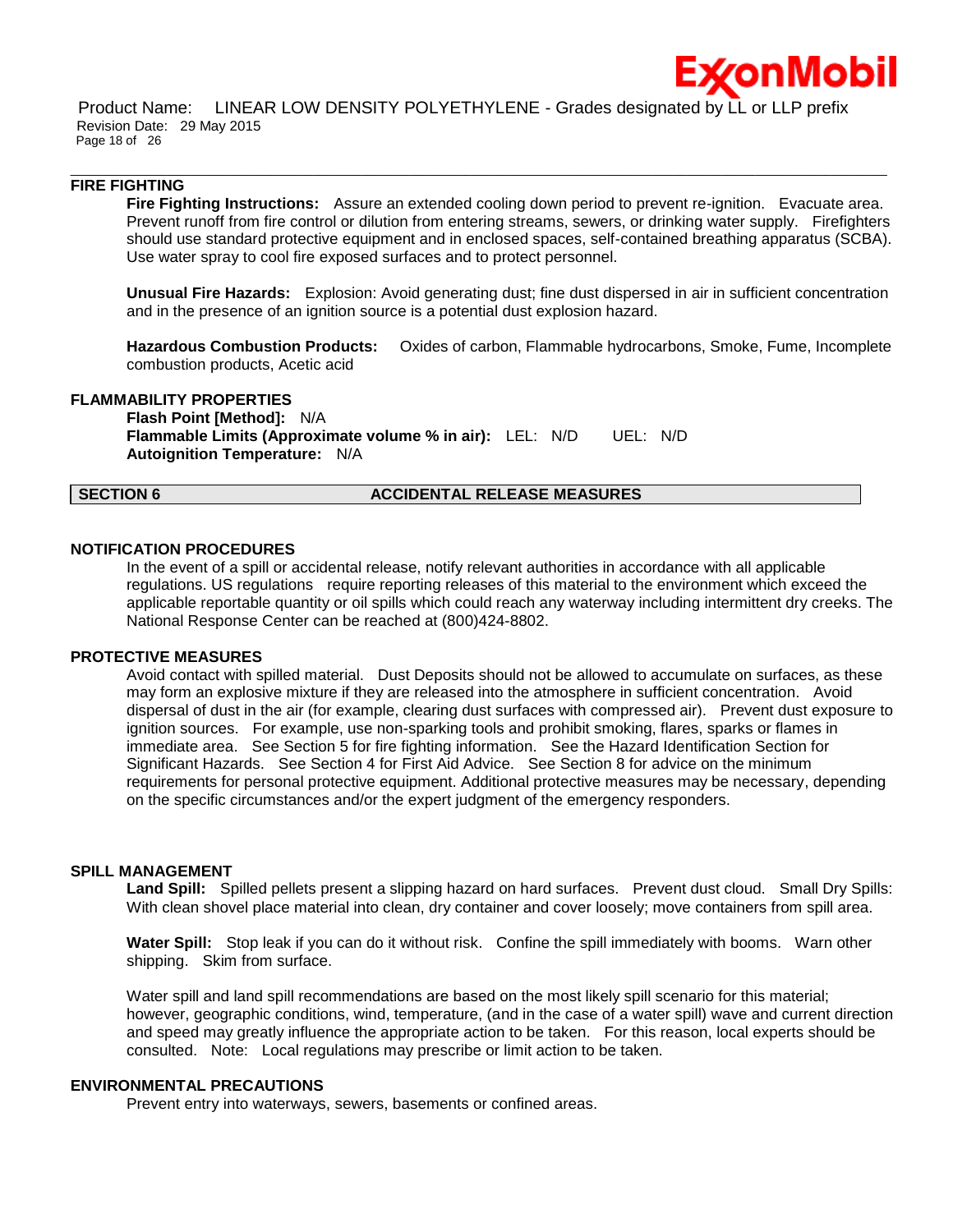

Product Name: LINEAR LOW DENSITY POLYETHYLENE - Grades designated by LL or LLP prefix Revision Date: 29 May 2015 Page 19 of 26

# **SECTION 7 HANDLING AND STORAGE**

\_\_\_\_\_\_\_\_\_\_\_\_\_\_\_\_\_\_\_\_\_\_\_\_\_\_\_\_\_\_\_\_\_\_\_\_\_\_\_\_\_\_\_\_\_\_\_\_\_\_\_\_\_\_\_\_\_\_\_\_\_\_\_\_\_\_\_\_\_\_\_\_\_\_\_\_\_\_\_\_\_\_\_\_\_\_\_\_\_\_\_\_\_\_\_\_\_\_\_\_\_\_\_\_\_\_\_\_\_\_\_\_\_\_\_\_\_\_

### **HANDLING**

Minimize dust generation and accumulation. Routine housekeeping should be instituted to ensure that dusts do not accumulate on surfaces. Dust from material can accumulate electrostatic charges due to friction from transfer and mixing operations and cause an electrical spark (ignition source). Provide adequate precautions to ignition sources, such as electrical grounding and bonding, inert atmosphere or non-sparking tools. However, bonding and grounds may not eliminate the hazard for static accumulation. Consult local applicable standards for guidance. Refer to NFPA 654, Standard for the Prevention of Fire and Dust Explosions from the Manufacturing, Processing, and Handling of Combustible Particulate Solids and EN 61241, Electrical Apparatus for Use in the Presence of Combustible Dust for safe handling. Avoid elevated temperatures for prolonged periods of time. Eliminate all ignition sources (no smoking, flares, sparks or flames in immediate area). Prevent small spills and leakage to avoid slip hazard. DO NOT handle, store or open near an open flame, sources of heat or sources of ignition. Protect material from direct sunlight. Care should be taken when storing and handling this product. Apart from the specific nature of the polymer product, conditions such as humidity, sunlight, and temperature have an influence on the way the product behaves during storage and handling. Special attention should be paid to avoid inappropriate stacking of palletized bags or other package units. Indeed, polymer products may be dimensionally unstable under certain conditions. Avoid conditions generating heat during transfer operations.

**Loading/Unloading Temperature:** [Ambient]

**Transport Temperature:** [Ambient] **Transport Pressure:** [Ambient]

**Static Accumulator:** This material is a static accumulator.

# **STORAGE**

The container choice, for example storage vessel, may effect static accumulation and dissipation. **Storage Temperature:** [Ambient] **Storage Pressure:** [Ambient]

**Suitable Containers/Packing:** Bags; Drums; Bulk Containers; Octatainer; Silos; Hopper Cars **Suitable Materials and Coatings (Chemical Compatibility):** Aluminum; Plastic Coatings

# **SECTION 8 EXPOSURE CONTROLS / PERSONAL PROTECTION**

**Exposure limits/standards for materials that can be formed when handling this product:** For dusty conditions, OSHA recommends for particulates not otherwise regulated an 8-hour TWA of 15 mg/m3 (total dust), 5 mg/m3 (respirable fraction); ACGIH recommends for insoluble and poorly soluble particles not otherwise specified an 8-hour TWA of 10 mg/m3 (inhalable particles), 3 mg/m3 (respirable particles).

NOTE: Limits/standards shown for guidance only. Follow applicable regulations.

No biological limits allocated.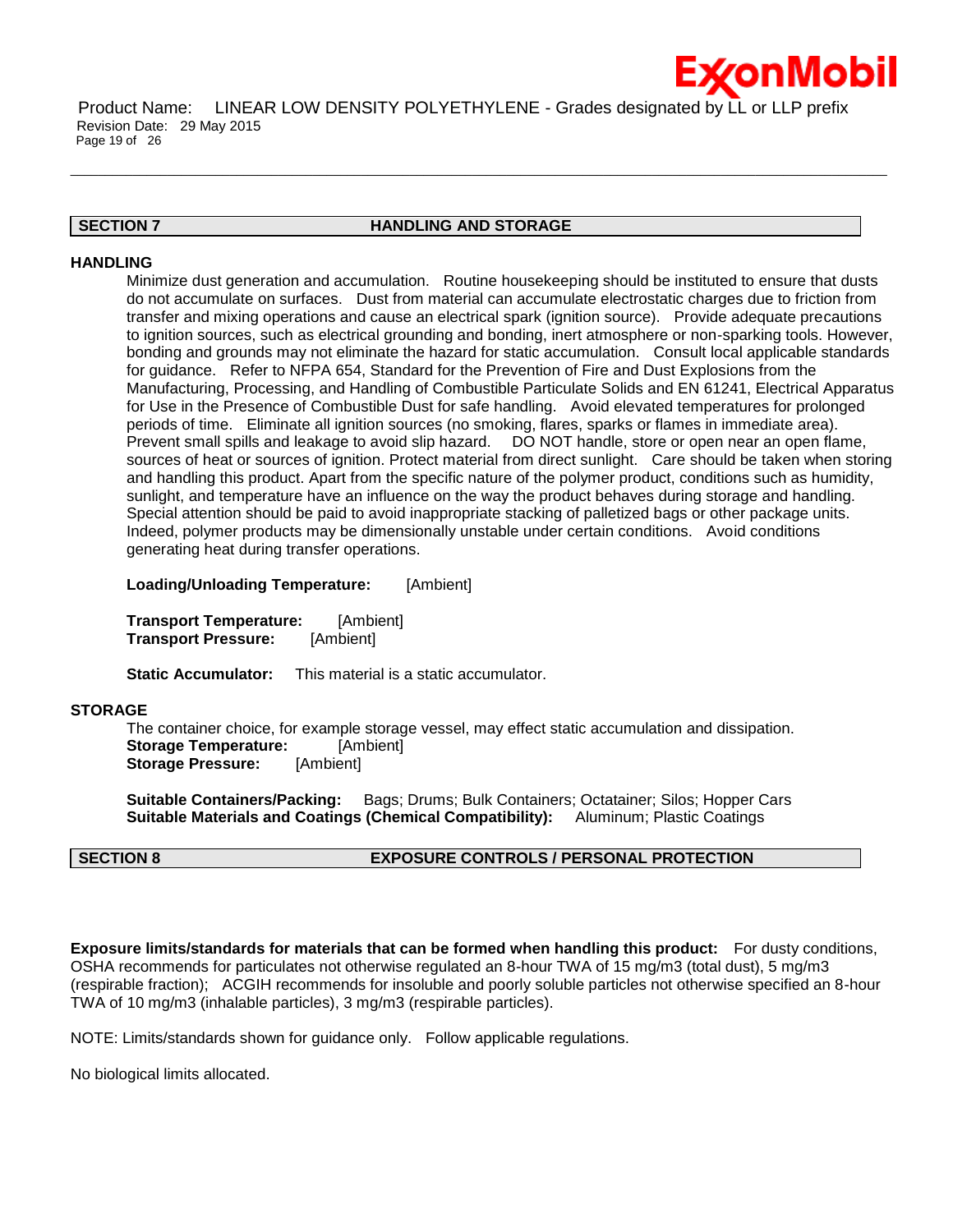

\_\_\_\_\_\_\_\_\_\_\_\_\_\_\_\_\_\_\_\_\_\_\_\_\_\_\_\_\_\_\_\_\_\_\_\_\_\_\_\_\_\_\_\_\_\_\_\_\_\_\_\_\_\_\_\_\_\_\_\_\_\_\_\_\_\_\_\_\_\_\_\_\_\_\_\_\_\_\_\_\_\_\_\_\_\_\_\_\_\_\_\_\_\_\_\_\_\_\_\_\_\_\_\_\_\_\_\_\_\_\_\_\_\_\_\_\_\_

# **ENGINEERING CONTROLS**

The level of protection and types of controls necessary will vary depending upon potential exposure conditions. Control measures to consider:

Adequate ventilation should be provided so that exposure limits are not exceeded. SPECIAL PRECAUTIONS: Should significant vapors/fumes be generated during thermal processing of this product, it is recommended that work stations be monitored for the presence of thermal degradation by-products which may evolve at elevated temperatures (for example, oxygenated components). Processors of this product should assure that adequate ventilation or other controls are used to control exposure. It is recommended that the current ACGIH-TLVs for thermal degradation by-products be observed. Contact your local sales representative for further information. It is recommended that all dust control equipment such as local exhaust ventilation and material transport systems involved in handling of this product are designed and maintained to minimize dust generation and accumulation. Ensure that dust-handling systems (such as exhaust ducts, dusts collectors, vessels, and processing equipment) are designed to minimize the potential for dust ignition and prevent explosion propagation. For example, use explosion relief vents, an explosion suppression system or inert equipment internals. Additional examples of proper equipment include using only appropriately classified electrical equipment and powered industrial trucks.

### **PERSONAL PROTECTION**

Personal protective equipment selections vary based on potential exposure conditions such as applications, handling practices, concentration and ventilation. Information on the selection of protective equipment for use with this material, as provided below, is based upon intended, normal usage.

**Respiratory Protection:** If engineering controls do not maintain airborne contaminant concentrations at a level which is adequate to protect worker health, an approved respirator may be appropriate. Respirator selection, use, and maintenance must be in accordance with regulatory requirements, if applicable. Types of respirators to be considered for this material include:

Particulate air-purifying respirator approved for dust / oil mist is recommended.

For high airborne concentrations, use an approved supplied-air respirator, operated in positive pressure mode. Supplied air respirators with an escape bottle may be appropriate when oxygen levels are inadequate, gas/vapor warning properties are poor, or if air purifying filter capacity/rating may be exceeded.

**Hand Protection:** Any specific glove information provided is based on published literature and glove manufacturer data. Glove suitability and breakthrough time will differ depending on the specific use conditions. Contact the glove manufacturer for specific advice on glove selection and breakthrough times for your use conditions. Inspect and replace worn or damaged gloves. The types of gloves to be considered for this material include:

If product is hot, thermally protective, chemical resistant gloves are recommended. If contact with forearms is likely, wear gauntlet style gloves.

**Eye Protection:** If contact is likely, safety glasses with side shields are recommended.

**Skin and Body Protection:** Any specific clothing information provided is based on published literature or manufacturer data. The types of clothing to be considered for this material include: If product is hot, thermally protective, chemical resistant apron and long sleeves are recommended.

**Specific Hygiene Measures:** Always observe good personal hygiene measures, such as washing after handling the material and before eating, drinking, and/or smoking. Routinely wash work clothing and protective equipment to remove contaminants. Discard contaminated clothing and footwear that cannot be cleaned.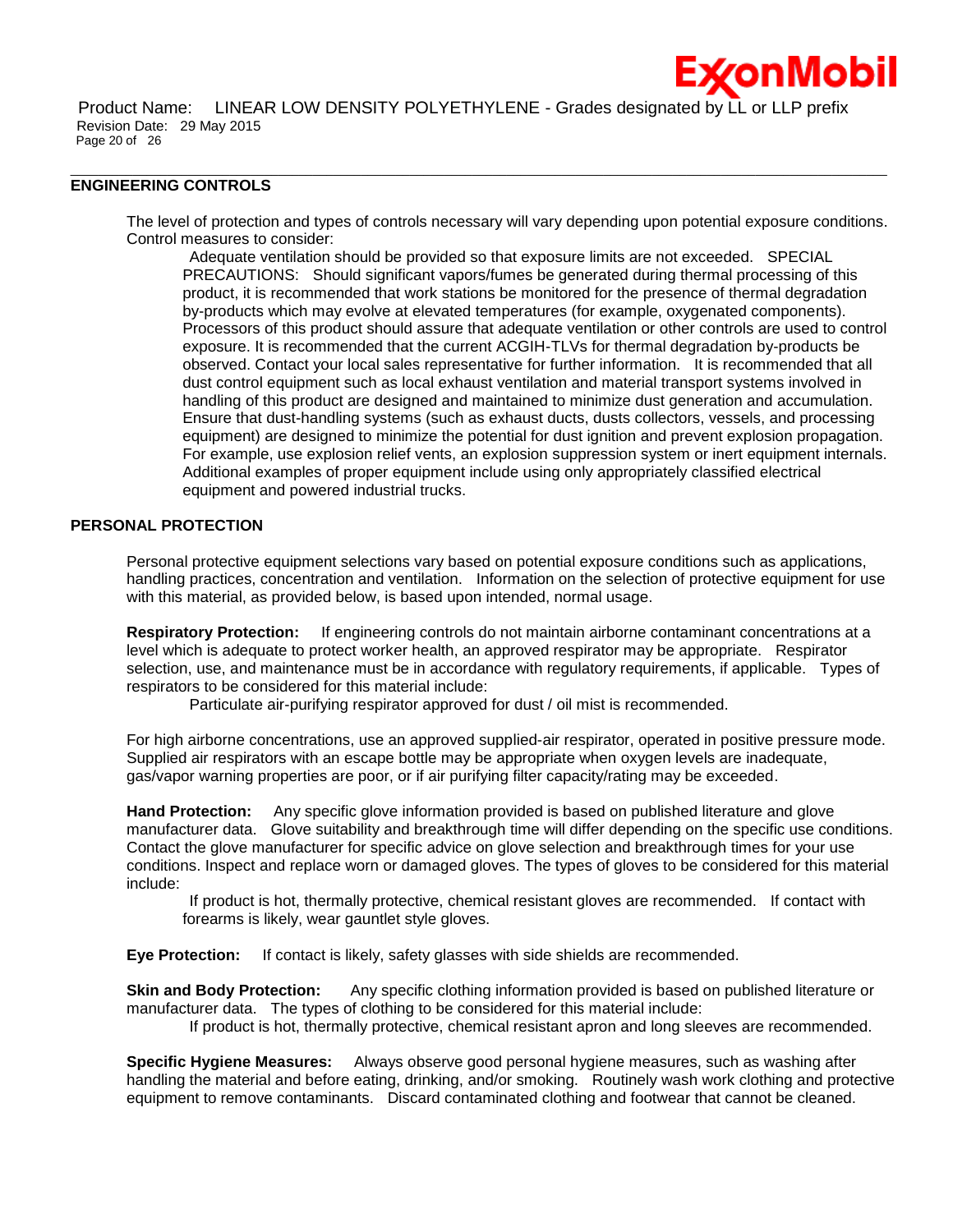

Product Name: LINEAR LOW DENSITY POLYETHYLENE - Grades designated by LL or LLP prefix Revision Date: 29 May 2015 Page 21 of 26

\_\_\_\_\_\_\_\_\_\_\_\_\_\_\_\_\_\_\_\_\_\_\_\_\_\_\_\_\_\_\_\_\_\_\_\_\_\_\_\_\_\_\_\_\_\_\_\_\_\_\_\_\_\_\_\_\_\_\_\_\_\_\_\_\_\_\_\_\_\_\_\_\_\_\_\_\_\_\_\_\_\_\_\_\_\_\_\_\_\_\_\_\_\_\_\_\_\_\_\_\_\_\_\_\_\_\_\_\_\_\_\_\_\_\_\_\_\_

Practice good housekeeping.

### **ENVIRONMENTAL CONTROLS**

Comply with applicable environmental regulations limiting discharge to air, water and soil. Protect the environment by applying appropriate control measures to prevent or limit emissions.

# **SECTION 9 PHYSICAL AND CHEMICAL PROPERTIES**

**Note: Physical and chemical properties are provided for safety, health and environmental considerations only and may not fully represent product specifications. Contact the Supplier for additional information.**

### **GENERAL INFORMATION**

**Physical State:** Solid **Form:** Pellet **Color:** Clear to Opaque, White to Off-White **Odor:** Mild Sour/Acidic **Odor Threshold:** N/D

### **IMPORTANT HEALTH, SAFETY, AND ENVIRONMENTAL INFORMATION**

**Relative Density (at 15 °C):** 0.91 - 0.97 [In-house method] **Bulk Density:** 0.4 g/cc at 20 °C - 1 g/cc at 20 °C [In-house method] **Flammability (Solid, Gas):** N/A **Flash Point [Method]: N/A Flammable Limits (Approximate volume % in air):** LEL: N/D UEL: N/D **Autoignition Temperature:** N/A **Boiling Point / Range:** N/A **Decomposition Temperature:** N/D **Vapor Density (Air = 1):** N/A **Vapor Pressure:** N/A **Evaporation Rate (n-butyl acetate = 1):** N/A **pH:** N/A **Log Pow (n-Octanol/Water Partition Coefficient):** N/A **Solubility in Water:** Negligible **Viscosity:** N/A **Oxidizing Properties:** See Hazards Identification Section.

## **OTHER INFORMATION**

**Freezing Point:** N/A **Melting Point:** 35°C (95°F) - 130°C (266°F) [In-house method] **Molecular Weight:** 3000 - 50000 **Hygroscopic:** No

### **SECTION 10 STABILITY AND REACTIVITY**

**REACTIVITY:** See sub-sections below.

**STABILITY:** Material is stable under normal conditions.

**CONDITIONS TO AVOID:** Avoid elevated temperatures for prolonged periods of time.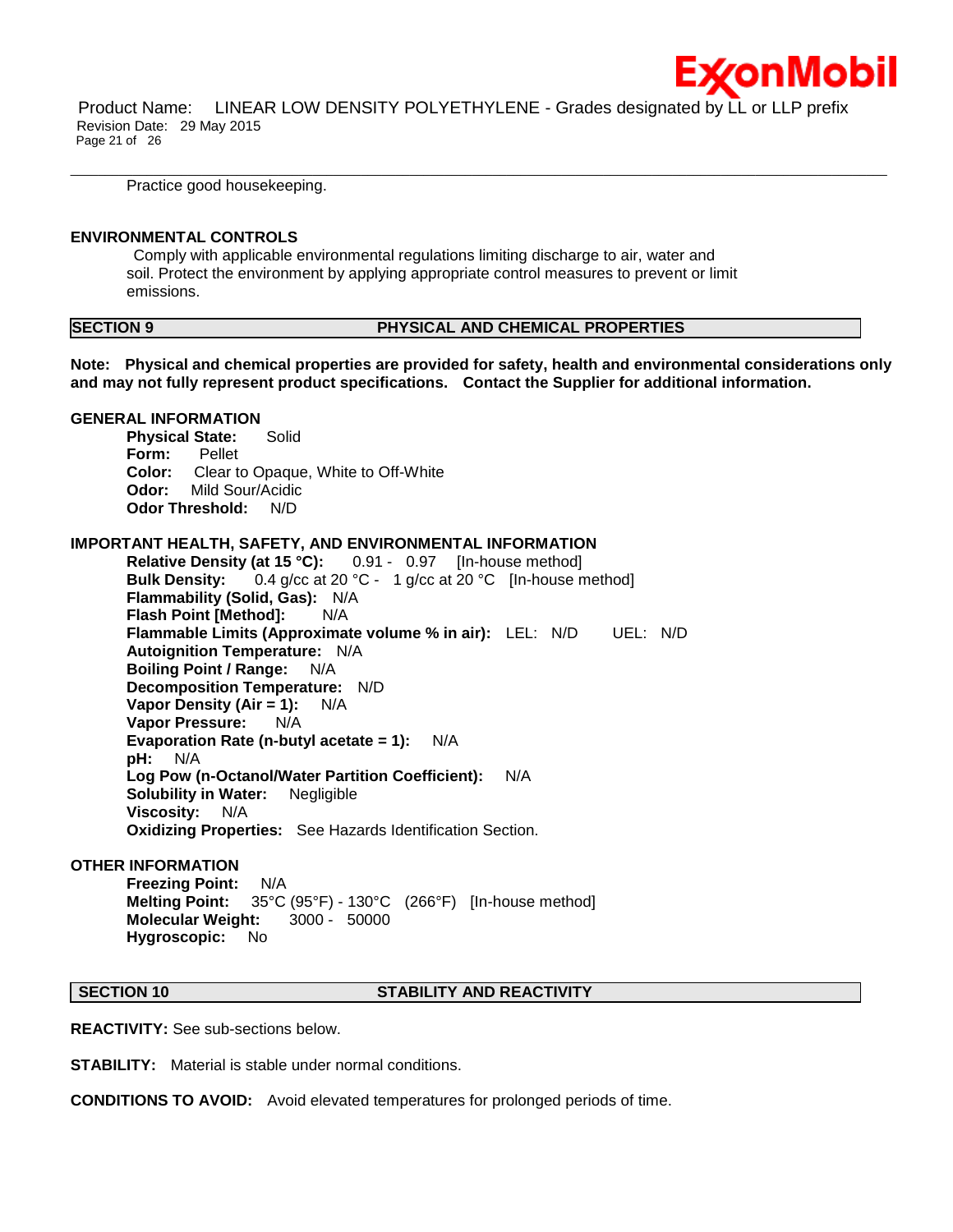\_\_\_\_\_\_\_\_\_\_\_\_\_\_\_\_\_\_\_\_\_\_\_\_\_\_\_\_\_\_\_\_\_\_\_\_\_\_\_\_\_\_\_\_\_\_\_\_\_\_\_\_\_\_\_\_\_\_\_\_\_\_\_\_\_\_\_\_\_\_\_\_\_\_\_\_\_\_\_\_\_\_\_\_\_\_\_\_\_\_\_\_\_\_\_\_\_\_\_\_\_\_\_\_\_\_\_\_\_\_\_\_\_\_\_\_\_\_

**ExconMobil** 

### **MATERIALS TO AVOID:** Fluorine, Strong oxidizers

**HAZARDOUS DECOMPOSITION PRODUCTS:** Material does not decompose at ambient temperatures.

**POSSIBILITY OF HAZARDOUS REACTIONS:** Hazardous polymerization will not occur.

# **SECTION 11 TOXICOLOGICAL INFORMATION**

### **INFORMATION ON TOXICOLOGICAL EFFECTS**

| <b>Hazard Class</b>                                           | <b>Conclusion / Remarks</b>                                                                       |
|---------------------------------------------------------------|---------------------------------------------------------------------------------------------------|
| Inhalation                                                    |                                                                                                   |
| Acute Toxicity: No end point data for                         | Minimally Toxic. Based on chemical structure (polymers).                                          |
| material.                                                     |                                                                                                   |
| Irritation: No end point data for material.                   | Negligible hazard at ambient/normal handling temperatures.                                        |
| Ingestion                                                     |                                                                                                   |
| Acute Toxicity: No end point data for                         | Minimally Toxic. Based on chemical structure (polymers).                                          |
| material.                                                     |                                                                                                   |
| <b>Skin</b>                                                   |                                                                                                   |
| Acute Toxicity: No end point data for<br>lmaterial.           | Minimally Toxic. Based on chemical structure (polymers).                                          |
| Skin Corrosion/Irritation: No end point data<br>for material. | Negligible irritation to skin at ambient temperatures. Based on<br>chemical structure (polymers). |
| Eye                                                           |                                                                                                   |
| Serious Eye Damage/Irritation: No end point                   | May cause mild, short-lasting discomfort to eyes. Based on                                        |
| data for material.                                            | chemical structure (polymers).                                                                    |
| Sensitization                                                 |                                                                                                   |
| Respiratory Sensitization: No end point data<br>for material. | Not expected to be a respiratory sensitizer.                                                      |
| Skin Sensitization: No end point data for                     | Not expected to be a skin sensitizer. Based on chemical structure                                 |
| lmaterial.                                                    | (polymers).                                                                                       |
| Aspiration: No end point data for material.                   | Not expected to be an aspiration hazard. Based on<br>physico-chemical properties of the material. |
| Germ Cell Mutagenicity: No end point data<br>for material.    | Not expected to be a germ cell mutagen. Based on chemical<br>structure (polymers).                |
| Carcinogenicity: No end point data for                        | Not expected to cause cancer. Based on chemical structure                                         |
| lmaterial.                                                    | (polymers).                                                                                       |
| Reproductive Toxicity: No end point data                      | Not expected to be a reproductive toxicant. Based on chemical                                     |
| for material.                                                 | structure (polymers).                                                                             |
| Lactation: No end point data for material.                    | Not expected to cause harm to breast-fed children.                                                |
| <b>Specific Target Organ Toxicity (STOT)</b>                  |                                                                                                   |
| Single Exposure: No end point data for<br>lmaterial.          | Not expected to cause organ damage from a single exposure.                                        |
| Repeated Exposure: No end point data for                      | Not expected to cause organ damage from prolonged or repeated                                     |
| material.                                                     | exposure. Based on chemical structure (polymers).                                                 |

# **OTHER INFORMATION**

 **For the product itself:** 

Elevated temperatures or mechanical action may form vapors, mists or fumes which may be irritating to the eyes and respiratory tract.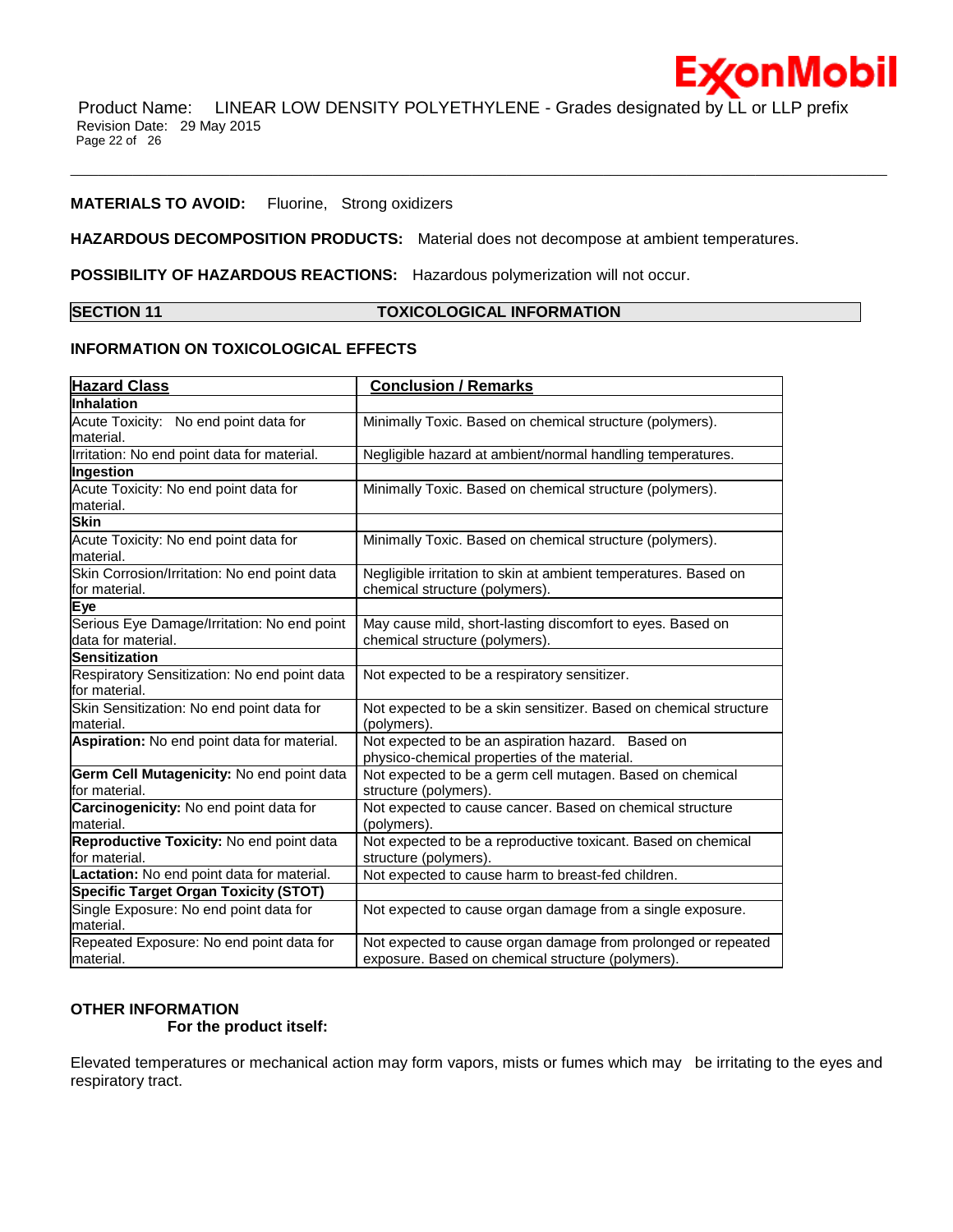

Product Name: LINEAR LOW DENSITY POLYETHYLENE - Grades designated by LL or LLP prefix Revision Date: 29 May 2015 Page 23 of 26

Dust may be irritating to eyes and respiratory tract.

# **Contains:**

Additives that are encapsulated in the polymer. Under the normal conditions for processing and use of this polymer the encapsulated additives are not expected to pose any health hazard. However, grinding of the polymer is not recommended without the use of appropriate measures to control exposure (see Section 8 - Engineering Controls).

\_\_\_\_\_\_\_\_\_\_\_\_\_\_\_\_\_\_\_\_\_\_\_\_\_\_\_\_\_\_\_\_\_\_\_\_\_\_\_\_\_\_\_\_\_\_\_\_\_\_\_\_\_\_\_\_\_\_\_\_\_\_\_\_\_\_\_\_\_\_\_\_\_\_\_\_\_\_\_\_\_\_\_\_\_\_\_\_\_\_\_\_\_\_\_\_\_\_\_\_\_\_\_\_\_\_\_\_\_\_\_\_\_\_\_\_\_\_

### **The following ingredients are cited on the lists below:** None.

|                | --REGULATORY LISTS SEARCHED-- |                 |  |  |
|----------------|-------------------------------|-----------------|--|--|
| $1 =$ NTP CARC | $3 = IARC 1$                  | $5 = IARC2B$    |  |  |
| $2 = NTP$ SUS  | $4 = IARC 2A$                 | $6 = OSHA CARC$ |  |  |

**SECTION 12 ECOLOGICAL INFORMATION** 

The information given is based on data available for the material, the components of the material, and similar materials.

### **ECOTOXICITY**

 Material -- Not expected to be harmful to aquatic organisms. Material -- Not expected to be harmful to terrestrial organisms.

### **MOBILITY**

 Material -- Low solubility and floats and is expected to migrate from water to the land. Expected to partition to sediment and wastewater solids.

# **PERSISTENCE AND DEGRADABILITY**

### **Biodegradation:**

Material -- Expected to be persistent.

### **Hydrolysis:**

Material -- Transformation due to hydrolysis not expected to be significant.

# **Photolysis:**

Material -- Expected to degrade rapidly in water when exposed to sunlight.

# **Atmospheric Oxidation:**

Material -- Transformation due to atmospheric oxidation not expected to be significant.

# **BIOACCUMULATION POTENTIAL**

Material -- Potential to bioaccumulate is low.

# **SECTION 13 DISPOSAL CONSIDERATIONS**

Disposal recommendations based on material as supplied. Disposal must be in accordance with current applicable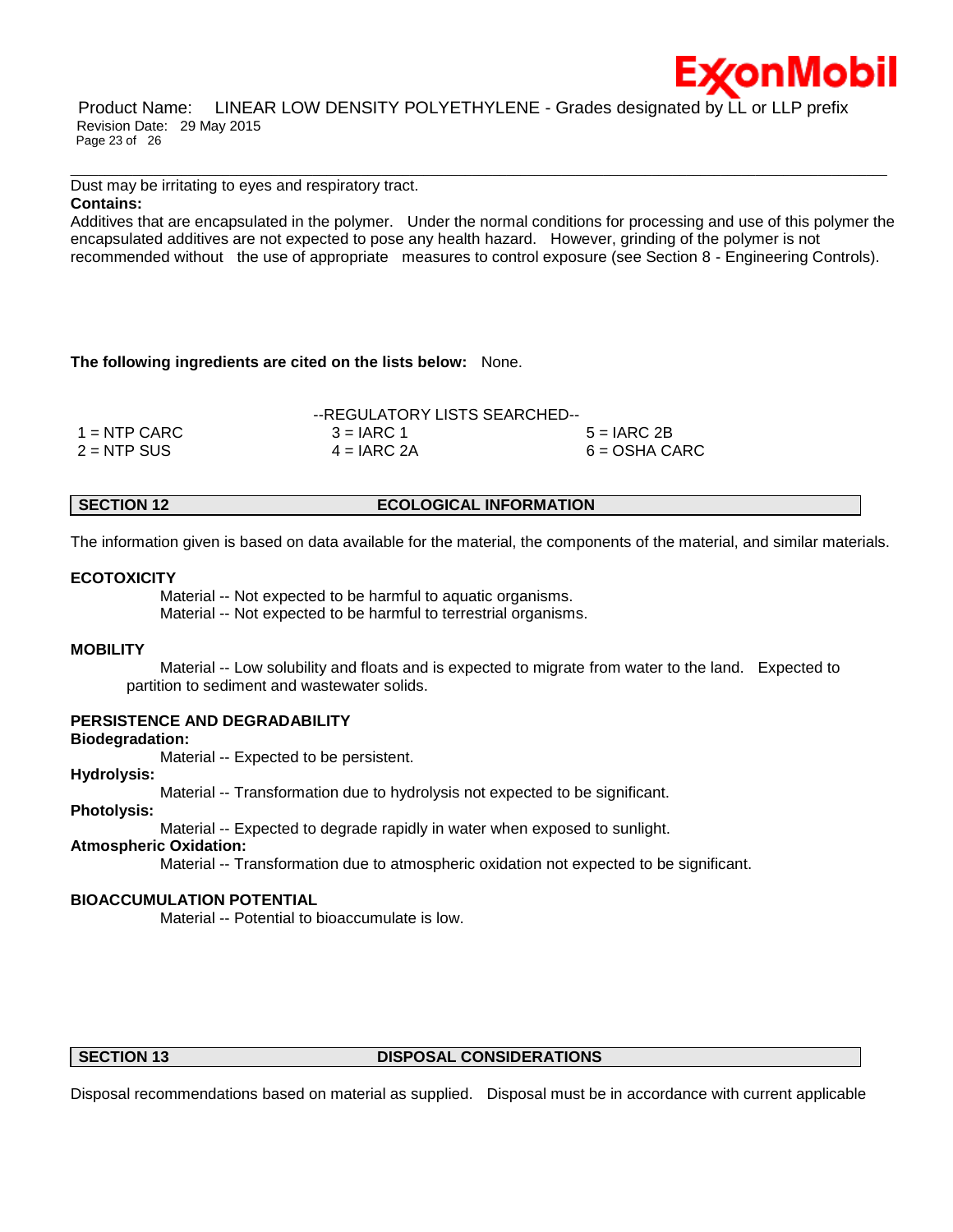

Product Name: LINEAR LOW DENSITY POLYETHYLENE - Grades designated by LL or LLP prefix Revision Date: 29 May 2015 Page 24 of 26

\_\_\_\_\_\_\_\_\_\_\_\_\_\_\_\_\_\_\_\_\_\_\_\_\_\_\_\_\_\_\_\_\_\_\_\_\_\_\_\_\_\_\_\_\_\_\_\_\_\_\_\_\_\_\_\_\_\_\_\_\_\_\_\_\_\_\_\_\_\_\_\_\_\_\_\_\_\_\_\_\_\_\_\_\_\_\_\_\_\_\_\_\_\_\_\_\_\_\_\_\_\_\_\_\_\_\_\_\_\_\_\_\_\_\_\_\_\_

laws and regulations, and material characteristics at time of disposal.

### **DISPOSAL RECOMMENDATIONS**

Suitable routes of disposal are supervised incineration, preferentially with energy recovery, or appropriate recycling methods in accordance with applicable regulations and material characteristics at the time of disposal.

### **REGULATORY DISPOSAL INFORMATION**

RCRA Information: The unused product, in our opinion, is not specifically listed by the EPA as a hazardous waste (40 CFR, Part 261D), nor is it formulated to contain materials which are listed as hazardous wastes. It does not exhibit the hazardous characteristics of ignitability, corrositivity or reactivity and is not formulated with contaminants as determined by the Toxicity Characteristic Leaching Procedure (TCLP). However, used product may be regulated.

# **SECTION 14 TRANSPORT INFORMATION**

**LAND (DOT):** Not Regulated for Land Transport

- **LAND (TDG):** Not Regulated for Land Transport
- **SEA (IMDG):** Not Regulated for Sea Transport according to IMDG-Code

**Marine Pollutant:** No

### **AIR (IATA):** Not Regulated for Air Transport

**SECTION 15 REGULATORY INFORMATION** 

**OSHA HAZARD COMMUNICATION STANDARD:** This material is considered hazardous in accordance with OSHA HazCom 2012, 29 CFR 1910.1200.

**Listed or exempt from listing/notification on the following chemical inventories:** TSCA

**EPCRA SECTION 302:** This material contains no extremely hazardous substances.

**CWA / OPA:** Plastic pellets are defined by the US EPA under the Clean Water Act (40CFR122.26) as a "significant material" which requires any industrial plant that may expose pellets to storm water to secure a storm water permit. Violations of the rule carry the same penalties as other Clean Water Act violations. Pellets found in storm water runoff are subject to EPA regulations with the potential for substantial fines and penalties.

# **SARA (311/312) REPORTABLE HAZARD CATEGORIES:** None.

**SARA (313) TOXIC RELEASE INVENTORY:** This material contains no chemicals subject to the supplier notification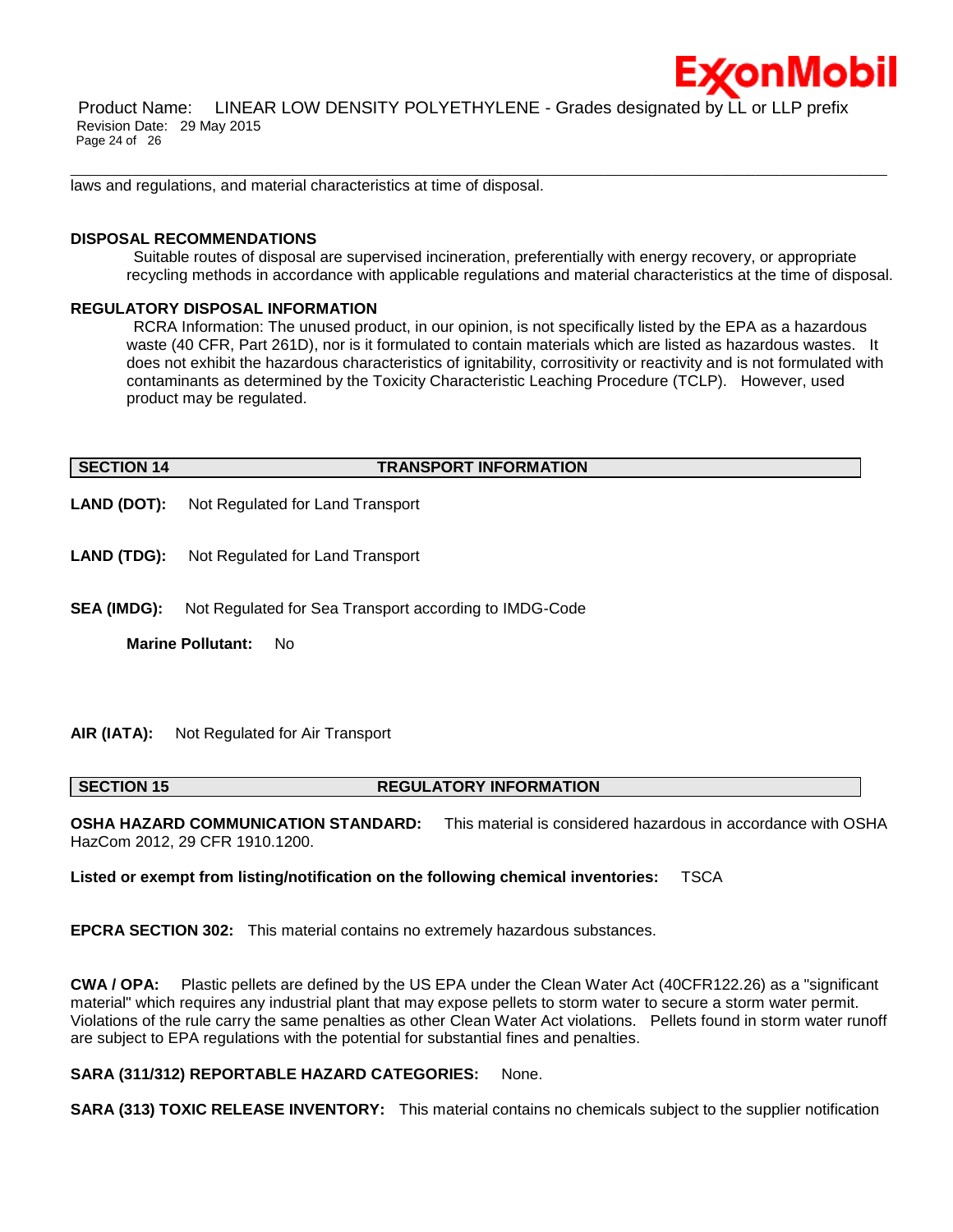Product Name: LINEAR LOW DENSITY POLYETHYLENE - Grades designated by LL or LLP prefix Revision Date: 29 May 2015 Page 25 of 26

\_\_\_\_\_\_\_\_\_\_\_\_\_\_\_\_\_\_\_\_\_\_\_\_\_\_\_\_\_\_\_\_\_\_\_\_\_\_\_\_\_\_\_\_\_\_\_\_\_\_\_\_\_\_\_\_\_\_\_\_\_\_\_\_\_\_\_\_\_\_\_\_\_\_\_\_\_\_\_\_\_\_\_\_\_\_\_\_\_\_\_\_\_\_\_\_\_\_\_\_\_\_\_\_\_\_\_\_\_\_\_\_\_\_\_\_\_\_

requirements of the SARA 313 Toxic Release Program.

**The following ingredients are cited on the lists below:**

| <b>Chemical Name</b> | <b>CAS</b><br>Number | <b>List Citations</b> |
|----------------------|----------------------|-----------------------|
| <b>ANTIBLOCK</b>     |                      | 16.<br>18             |

|                 | --REGULATORY LISTS SEARCHED-- |                     |               |  |
|-----------------|-------------------------------|---------------------|---------------|--|
| $1 = ACGIH ALL$ | $6 = TSCA 5a2$                | $11 = CA$ P65 REPRO | $16 = MN$ RTK |  |
| $2 = ACGIH A1$  | $7 = TSCA 5e$                 | $12 = CA$ RTK       | $17 = NJ RTK$ |  |
| $3 = ACGIH A2$  | $8 = TSCA6$                   | $13 = IL$ RTK       | $18 = PA RTK$ |  |
| $4 = OSHA Z$    | $9 = TSCA 12b$                | $14 = LA RTK$       | $19 = R1 RTK$ |  |
| $5 = TSCA 4$    | $10 = CA$ P65 CARC            | $15 = M1 293$       |               |  |

Code key: CARC=Carcinogen; REPRO=Reproductive

|  | <b>SECTION 16</b> | <b>OTHER INFORMATION</b> |
|--|-------------------|--------------------------|
|--|-------------------|--------------------------|

 $N/D = Not determined$ ,  $N/A = Not$  applicable

# **THIS SAFETY DATA SHEET CONTAINS THE FOLLOWING REVISIONS:**

Updates made in accordance with implementation of GHS requirements.

**THIS MSDS COVERS THE FOLLOWING MATERIALS:** ExxonMobil™ LDPE, Nexxstar™ LDPE and Escorene™ Ultra with low residual Vinyl Acetate Monomer, for which the grade name consists of a base polymer that may or may not be followed by a suffix, referring to an additive package.  $\overrightarrow{a}$  Applicable designations follow:  $\overrightarrow{b}$  Base polymers  $\overrightarrow{a}$  L

|  |                                                 | LD 302   LD 306   LD 312   LD 313   LD 317   LD 318   LD 319   LD 331   LD 334   LD 701    |  |
|--|-------------------------------------------------|--------------------------------------------------------------------------------------------|--|
|  |                                                 | LD 705   LD 706   LD 708   LD 712   LD 713   LD 720   LD 721   LD 723   LD 724   LD 725    |  |
|  |                                                 | LD 726   LD 727   LD 728   LD 730   LD 734   NEXXSTAR 00111   UL 7520   UL 7521   Possible |  |
|  |                                                 | additive packages:   01   07   08   09   12   15   22   23   28   32   38   56   57   61   |  |
|  | 62   75   82   92   93   ID   IK   MJ   NF   QE |                                                                                            |  |
|  |                                                 |                                                                                            |  |

The information and recommendations contained herein are, to the best of ExxonMobil's knowledge and belief, accurate and reliable as of the date issued. You can contact ExxonMobil to insure that this document is the most current available from ExxonMobil. The information and recommendations are offered for the user's consideration and examination. It is the user's responsibility to satisfy itself that the product is suitable for the intended use. If buyer repackages this product, it is the user's responsibility to insure proper health, safety and other necessary information is included with and/or on the container. Appropriate warnings and safe-handling procedures should be provided to handlers and users. Alteration of this document is strictly prohibited. Except to the extent required by law, re-publication or retransmission of this document, in whole or in part, is not permitted. The term, "ExxonMobil" is used for convenience, and may include any one or more of ExxonMobil Chemical Company, Exxon Mobil Corporation, or any affiliates in which they directly or indirectly hold any interest.

-----------------------------------------------------------------------------------------------------------------------------------------------------

Internal Use Only